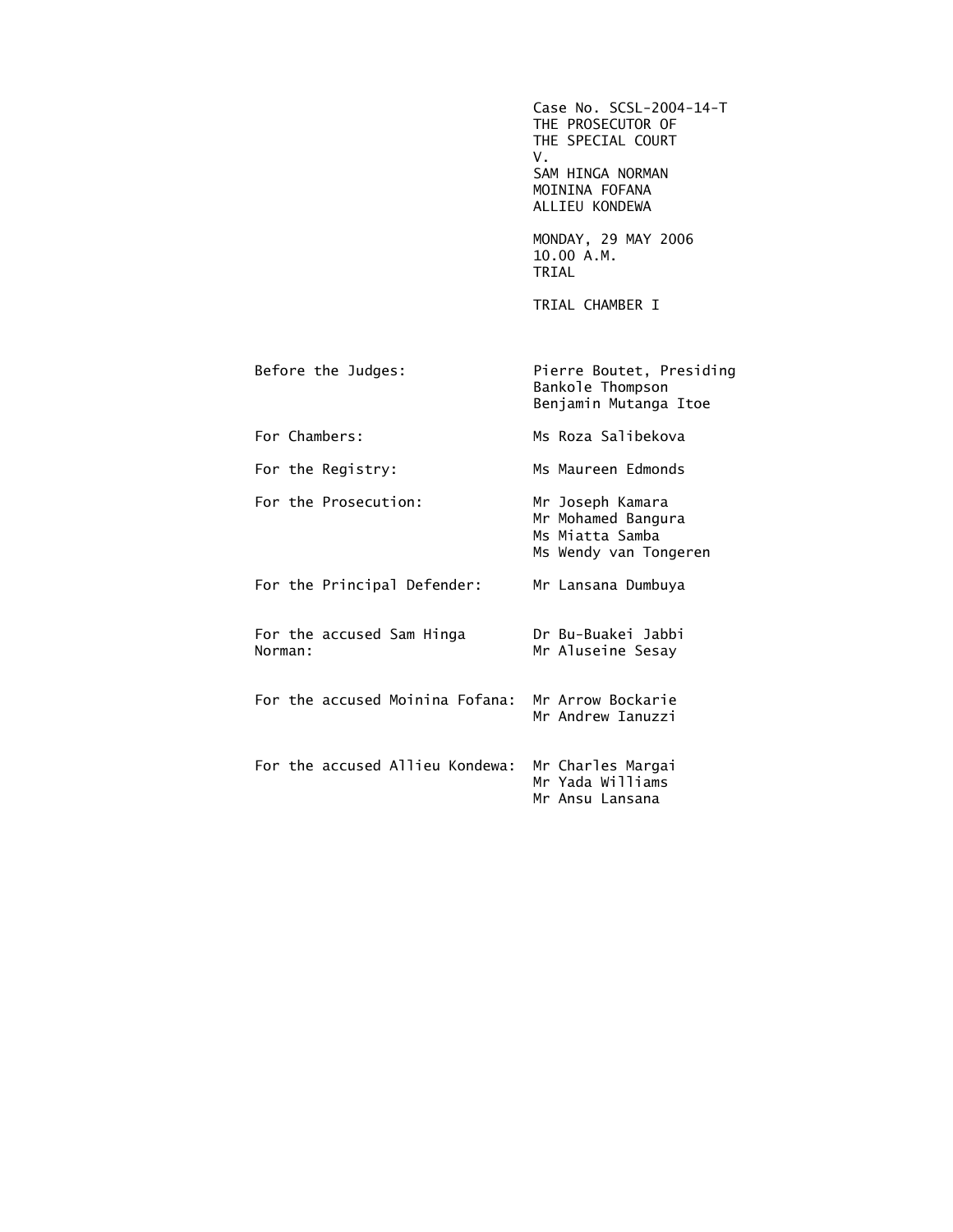1 [CDF29MAY06A - MD] 2 Monday, 29 May 2006 3 [Open session] 4 **A EXECUTE:** [The accused present] 5 [Upon commencing at 10.00 a.m.] 6 PRESIDING JUDGE: Good morning, counsel. I see there is no 7 witness in the witness chair. Dr Jabbi, I will ask you where is 8 your next witness? I remind you of our direction on Friday of 9 our intent to proceed today to hear witnesses. 10:00:34 10 MR JABBI: Yes, indeed, My Lord. My Lord, the next witness 11 who should have been the witness we have now is number 22 on the 12 core witness list at page 15184. 13 My Lord, as I intimated last week, I was in contact with 14 this witness throughout the weekend, by telephone, and we sent a 10:00:41 15 team down there, which arrived there on Saturday. Unfortunately, 16 My Lord, the vice-president is at present touring the Moyamba 17 District and all paramount chiefs are required to be present. 18 More particularly, this witness's chiefdom is the one to be 19 visited today by the vice-president. Because of that situation, 10:01:20 20 he has found it advisable, to say the least, not to travel so 21 that he can attend duly to the vice-president. The 22 vice-president holds a meeting in this witness's chiefdom at 4.00 23 today and the witness will travel down after that meeting. So we 24 expect that he will be travelling down tomorrow. 10:01:55 25 PRESIDING JUDGE: But that's one witness, that witness, and 26 you had already alluded to this difficulty with respect to that 27 witness on Friday. So this is -- 28 MR JABBI: Yes, My Lord, I am going to explain about the

29 other witness, I just wanted to explain this first of all so that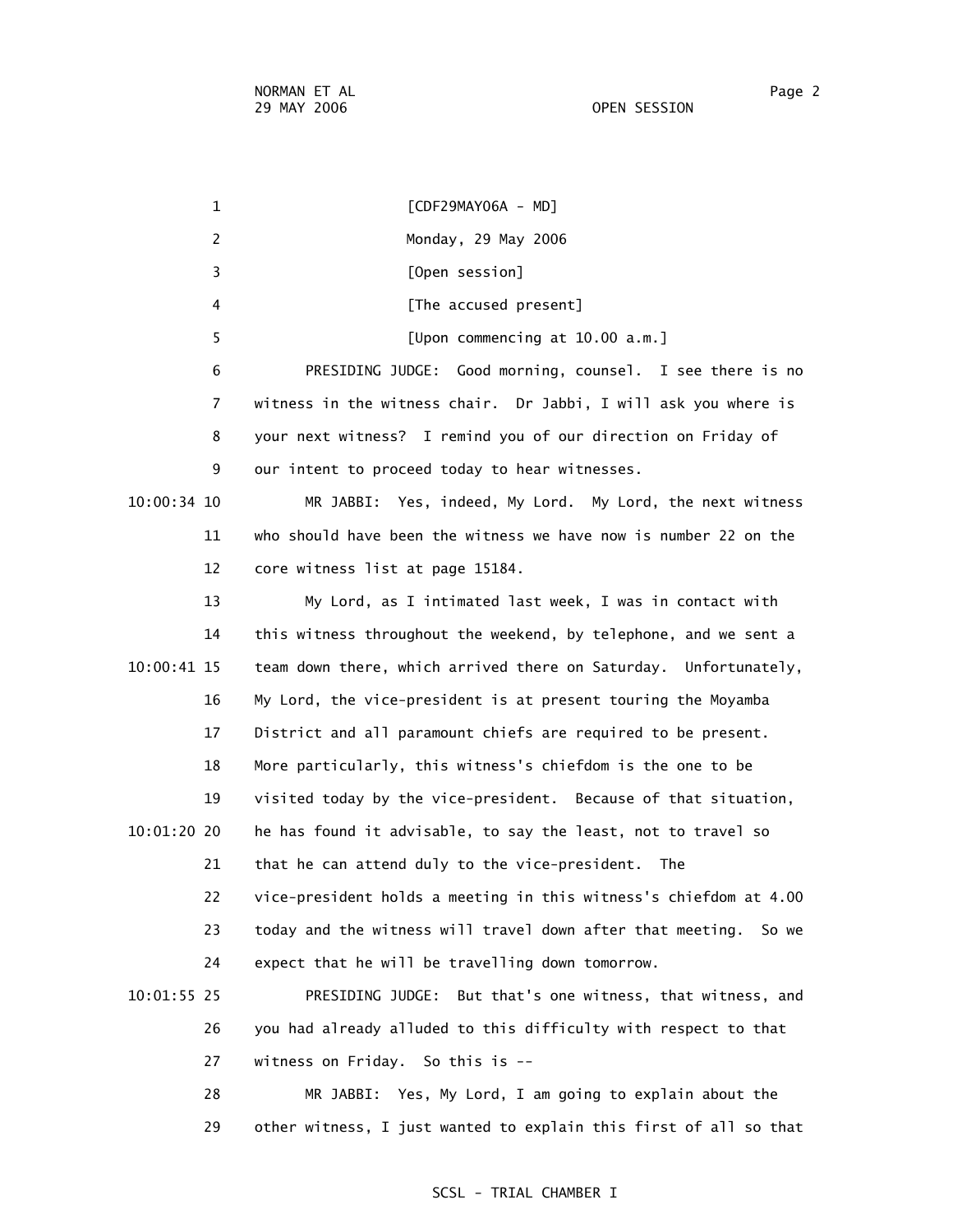|               | $\mathbf{1}$   | the Court can receive the information. My Lord, during the same   |
|---------------|----------------|-------------------------------------------------------------------|
|               | 2              | weekend, this past weekend, we sent a team up to see whether they |
|               | 3              | could get other witnesses to bring down.                          |
|               | 4              | PRESIDING JUDGE: When you say "we sent a team," which team        |
| 10:02:37      | 5              | did you send; your lawyers or you're talking of the Witness and   |
|               | 6              | Victims Unit? I want that to be clear on the record.              |
|               | $\overline{7}$ | MR JABBI: We sent down the investigators.                         |
|               | 8              | PRESIDING JUDGE: Okay. From your team?                            |
|               | 9              | MR JABBI: From the Norman team, My Lord.                          |
| 10:02:50 10   |                | PRESIDING JUDGE: Fine.<br>Okay.                                   |
|               | 11             | MR JABBI: And they were in the Moyamba District on                |
|               | 12             | Saturday and Sunday, trying to see which of those witnesses they  |
|               | 13             | would be able to get. We are giving notice that we want to get    |
|               | 14             | number 24, but number 24, My Lord, was still inaccessible during  |
| $10:03:15$ 15 |                | this trip. The trip was under some very severe constraint. We     |
|               | 16             | didn't realise that instructions were that the vehicle would not  |
|               | 17             | go beyond Moyamba Town, whereas, although that is a district      |
|               | 18             | headquarter town, the witnesses are not necessarily based in      |
|               | 19             | Moyamba Town, but in various places in Moyamba District. So by    |
| $10:03:45$ 20 |                | the time they arrived at Moyamba Town and none of the witnesses   |
|               | 21             | we wanted were in Moyamba Town, it was impossible for the vehicle |
|               | 22             | to go beyond Moyamba Town.                                        |
|               | 23             | JUDGE ITOE: What was the arrangement? Was the arrangement         |
|               | 24             | that they should be picked up from Moyamba Town or from their     |
| $10:04:13$ 25 |                | villages?                                                         |
|               | 26             | The arrangement was that they would be picked up<br>MR JABBI:     |
|               | 27             | wherever they were in Moyamba District.                           |
|               | 28             | Even where the places are inaccessible they<br>JUDGE ITOE:        |
|               | 29             | have to be picked up?                                             |
|               |                |                                                                   |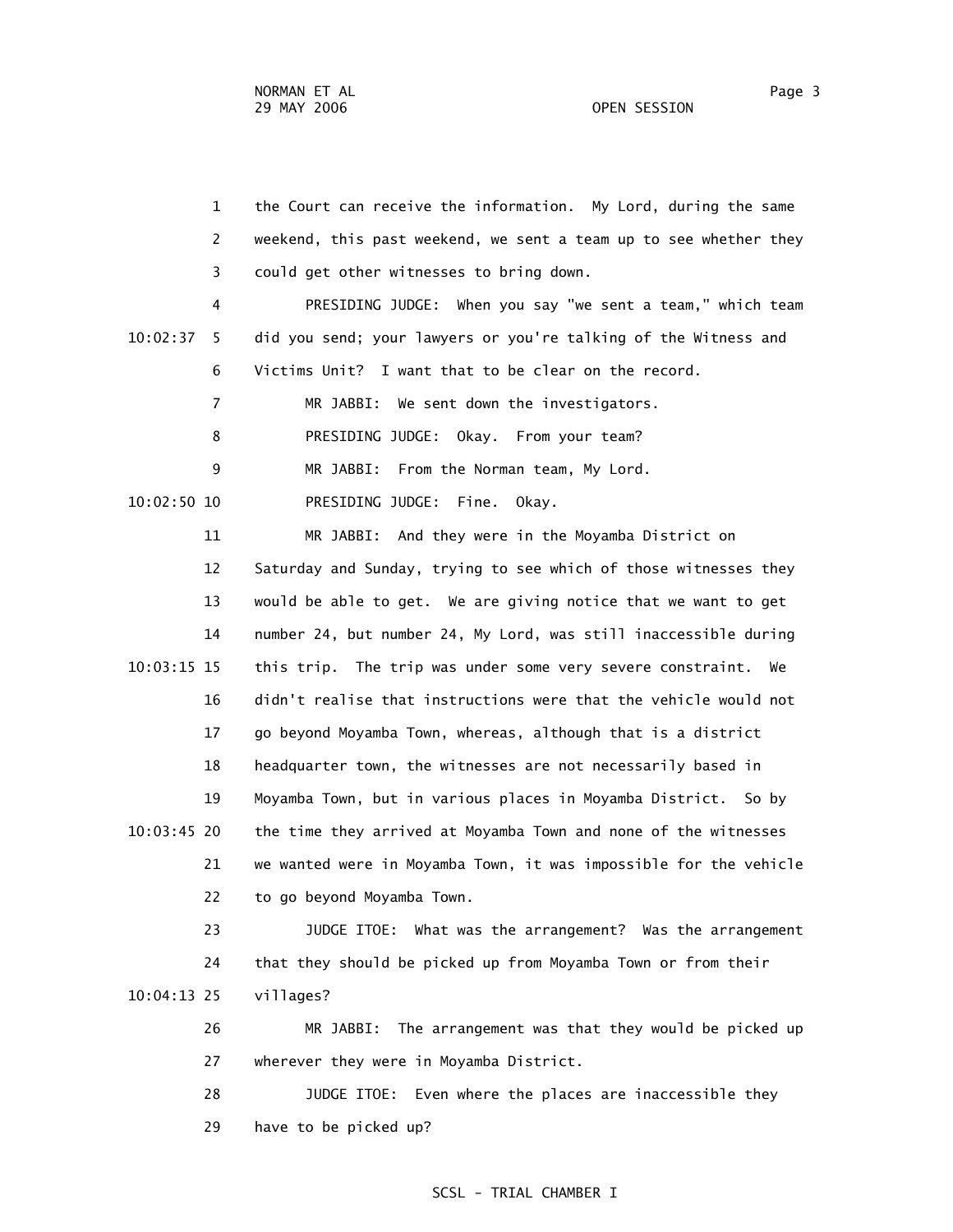1 MR JABBI: We had to find a way of getting to them. 2 Indeed, this is what happened in one or two cases, on this very 3 trip, which I would just want to explain in connection with the 4 witness that has come down from there. 10:04:28 5 PRESIDING JUDGE: I hear you, but I still have a lot of 6 problems and difficulties with what you are saying. We are on 7 the eve of the end of your case for the Defence. We are 8 essentially at the last weekend before you close your case and 9 you are chasing witnesses. I just cannot understand that. How 10:04:46 10 come you are making arrangements now to get to witnesses when you 11 should have done that months ago and these witnesses should have 12 been down here a week or two weeks ago. I don't understand that, 13 Dr Jabbi.

 14 MR JABBI: My Lord, I myself do not fully understand that. 10:05:03 15 PRESIDING JUDGE: Well, you are the one in charge of the 16 case, not me, and we are trying to assist you so you can provide 17 the best possible defence to your client.

18 MR JABBI: Yes, My Lord.

 19 PRESIDING JUDGE: But we are still at a loss to understand 10:05:18 20 how this is happening.

 21 MR JABBI: My Lord, we do have practical constraints which 22 in some cases are completely impossible to overcome. We do not 23 have total control over the movement of the witnesses, and we 24 cannot bring large numbers of witnesses into the WVS unit if they 10:05:45 25 have a long time yet to testify. So we have been bringing small 26 numbers at a time that will go for about two weeks of evidence 27 and as that time is coming to a close we send for the others. We 28 did that the last time before this weekend.

29 PRESIDING JUDGE: If that is the case, what you are saying,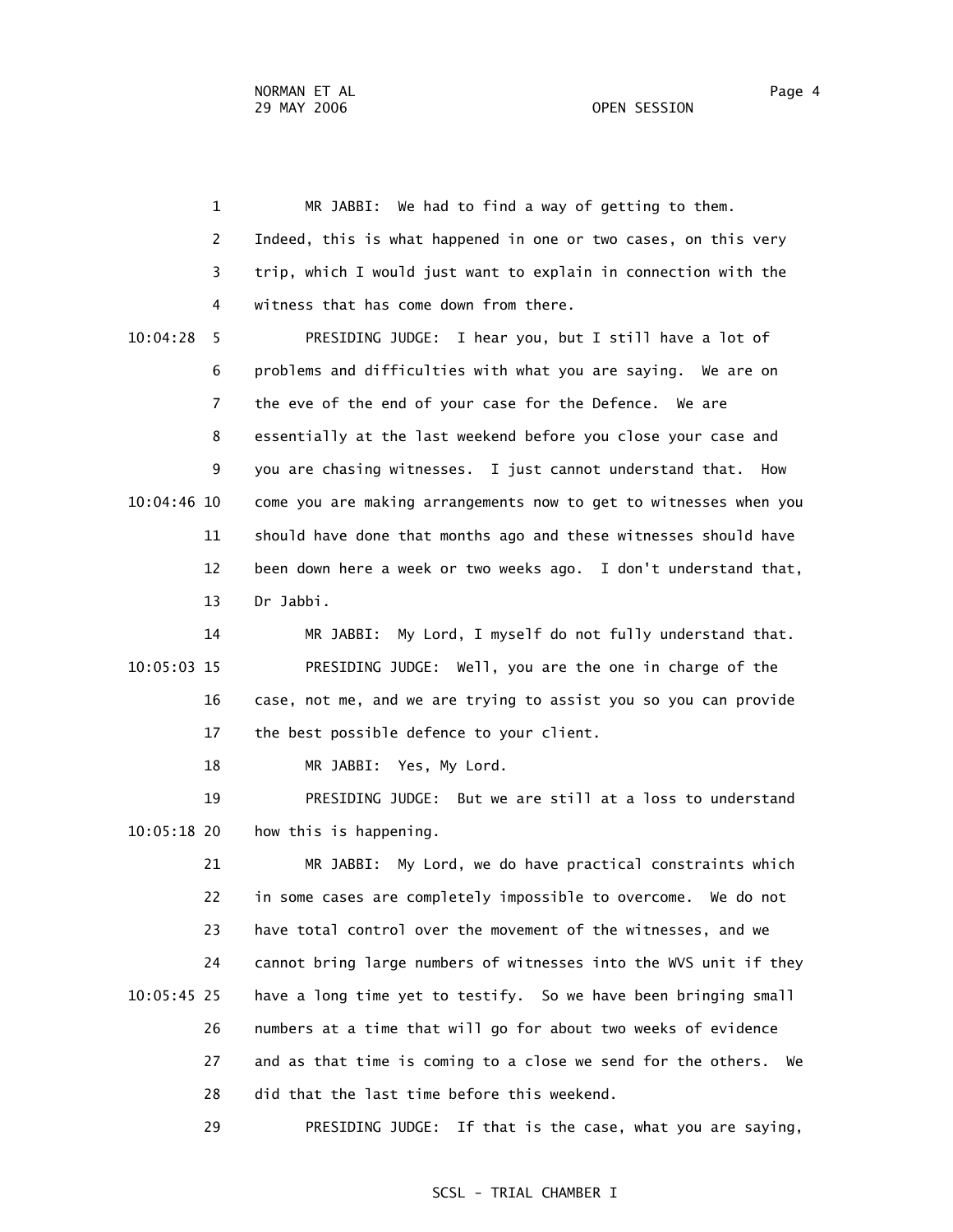1 Dr Jabbi, I agree with you it is unfair that limits of that 2 nature be imposed upon you and your witnesses by the Witness and 3 Victims Unit. If that is the case I will ask the Witness and 4 Victims Unit to tell this Court why there is this limitation, 10:06:23 5 because I know Prosecution witnesses that have been here for more 6 than a few weeks. So if these witnesses are required for your 7 purpose, they need to be here for a week, two weeks, three weeks, 8 they should be here and they should be paid for. So if that is 9 the case, I will pursue this because I want to make sure that the 10:06:39 10 Witness and Victims Unit is accountable for what they do and will 11 ask them to come and account to the Court as to why you are being 12 deprived of that, if that is the case.

 13 MR JABBI: My Lord, that is of course the case, but one 14 other element in the situation to be factored in is the 10:06:56 15 availability of the witness to be away from his place of --

16 PRESIDING JUDGE: That's a different scenario.

 17 MR JABBI: That is normally factored into the attitude of 18 the WVS, My Lord. When we brought the first set of witnesses, 19 large numbers of them and they were here for a long time, some of 10:07:14 20 them decided that they had other engagements at home and they 21 would want to go back and some of them had to be taken back and 22 they were not in a position to wait until they gave evidence. 23 Some of them are farmers, some of them are miners, some of them 24 are contractors and they all have engagements in their various 10:07:38 25 places.

> 26 PRESIDING JUDGE: It's possible to make the necessary 27 arrangements. I don't understand why the Prosecution is able to 28 make these arrangements and you are not. These are the same 29 people coming from the same country. I agree that a farmer that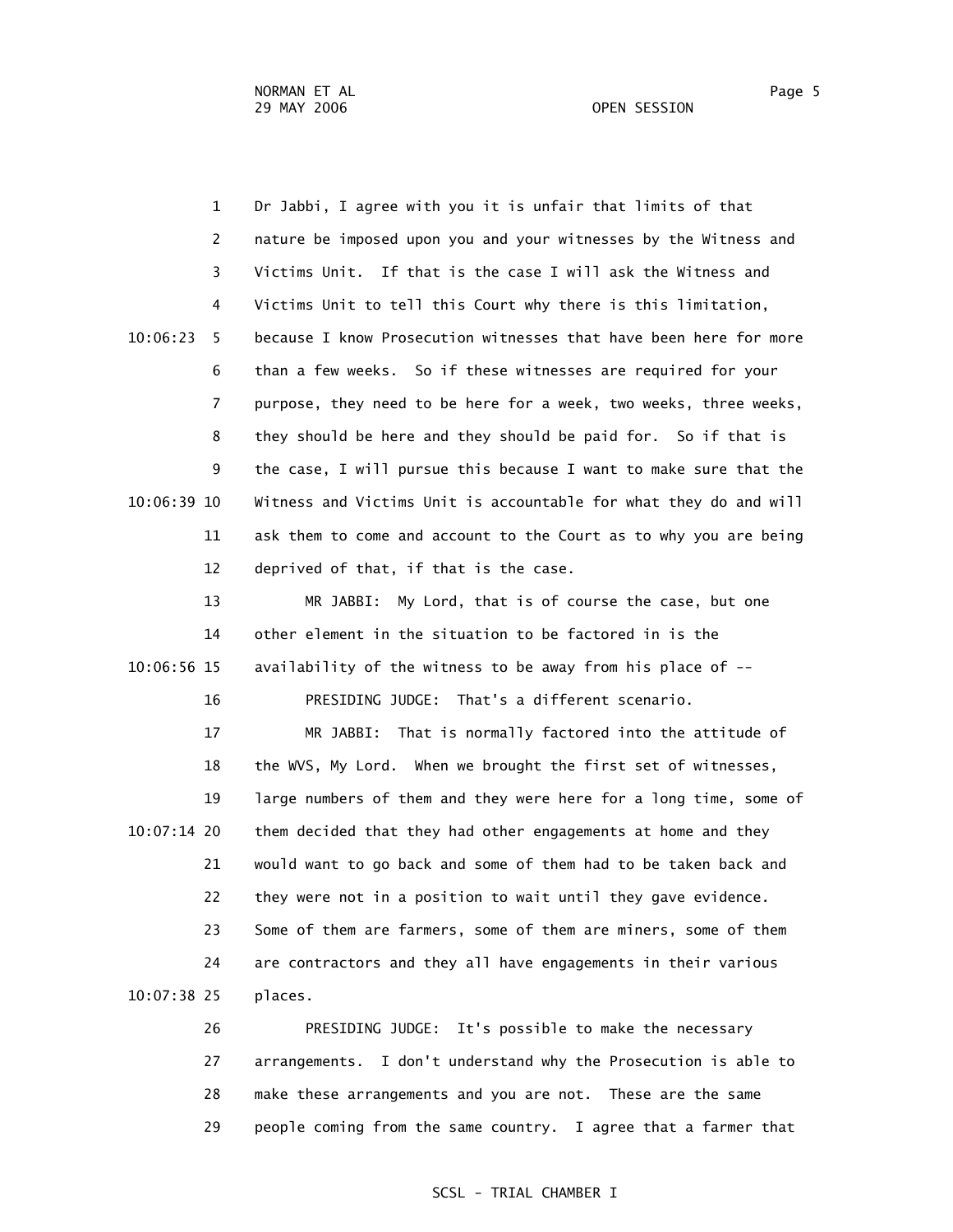1 is at the time of harvesting cannot be away and should not be 2 away from his farm for three months. But between that and two 3 weeks, why is it that you are not able to make the proper and 4 suitable arrangement to say, "We are going to call you for these 10:08:06 5 two weeks," and you can tell them that two months ago or three 6 months ago. 7 MR JABBI: My Lord, I don't know what arrangements there 8 are to take care of the fact that a witness has to leave his 9 place of employment, or other life-sustaining activity. 10:08:21 10 PRESIDING JUDGE: You have heard my comments, Dr Jabbi. I 11 just want to hear what you have to explain. 12 MR JABBI: My Lord, however, we were able to obtain two 13 witnesses who are now in court, although obviously unready to 14 testify, from the Moyamba end. 10:08:46 15 JUDGE THOMPSON: Why "obviously"? Why do you emphasise 16 that? 17 MR JABBI: If I may just give their names and then explain 18 that, My Lord. 19 JUDGE THOMPSON: I mean if you emphasise "obviously," it's 10:08:55 20 so important that -- I mean, why the exercise in futility? 21 MR JABBI: When I give the particulars about each of them 22 it will be clear. 23 JUDGE THOMPSON: Okay. 24 MR JABBI: Thank you, My Lord. My Lord, from the Moyamba 10:09:07 25 end, we have been able to obtain witness number 41. 26 PRESIDING JUDGE: On the back-up list. 27 MR JABBI: Yes, on the back-up list, My Lord. 28 PRESIDING JUDGE: Instead of who? 29 MR JABBI: Instead of -- well, even Bawote, My Lord.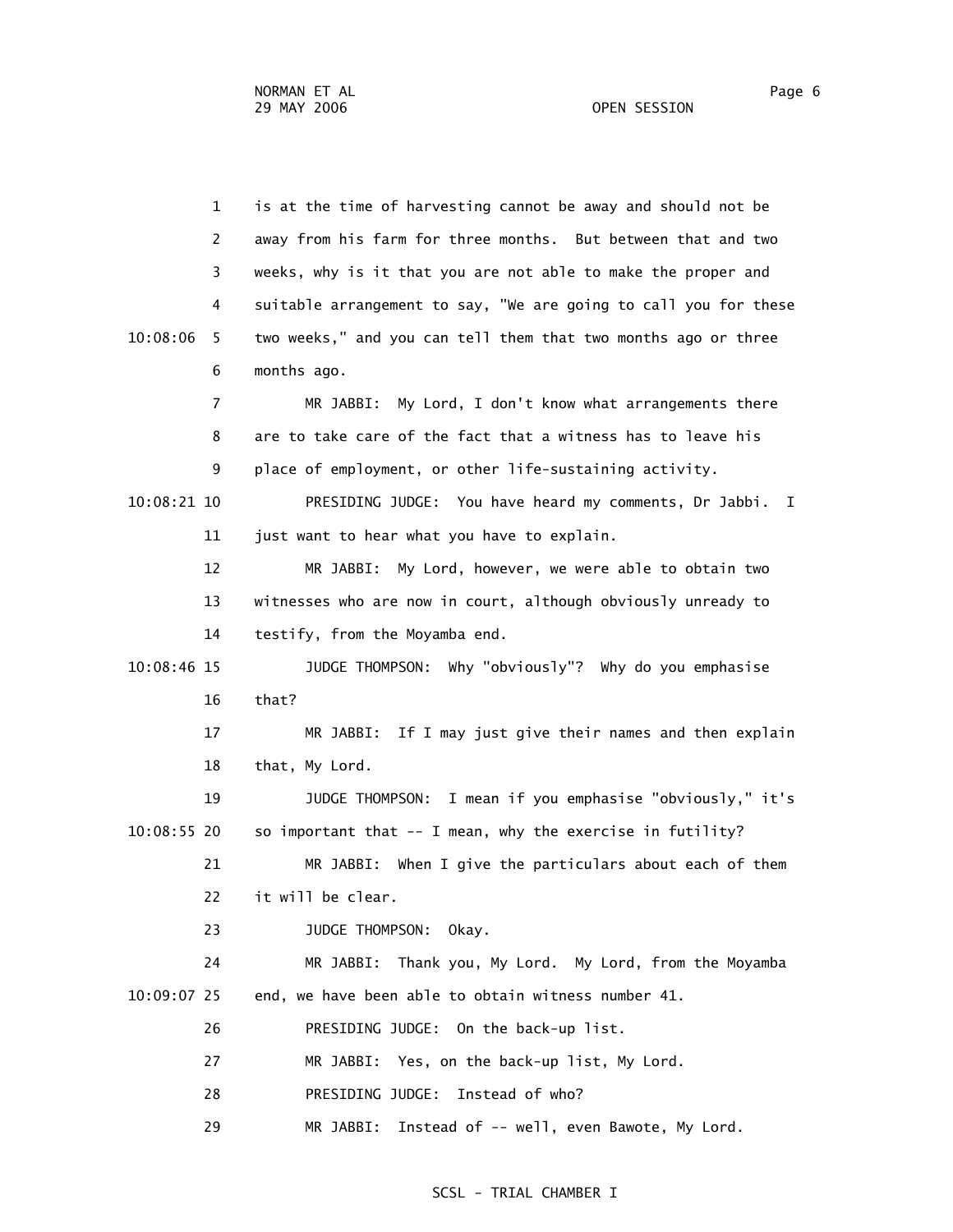|               | $\mathbf{1}$ | Instead of number --                                             |
|---------------|--------------|------------------------------------------------------------------|
|               | 2            | PRESIDING JUDGE: 24.                                             |
|               | 3            | MR JABBI: 24, yes, My Lord, on the court list.                   |
|               | 4            | PRESIDING JUDGE: So you are suggesting now that it is --         |
| 10:09:44      | 5            | you say 41 on the back-up list?                                  |
|               | 6            | MR JABBI: 41 on the back-up list is the one we have been         |
|               | 7            | able to get.                                                     |
|               | 8            | PRESIDING JUDGE: So it is your intent to now call witness        |
|               | 9            | number 41 which is Kini Torma instead of witness 24?             |
| $10:10:04$ 10 |              | MR JABBI: My Lord, I would not want to put it so directly        |
|               | 11           | because we are still making efforts to get witness number 24.    |
|               | 12           | PRESIDING JUDGE: Yes, but you are not getting me right           |
|               | 13           | here. You are not allowed to go to the back-up list to call      |
|               | 14           | witnesses unless you tell me that this witness is coming instead |
| 10:10:20 15   |              | of witness X, Y, Z on your core list. So if you are taking a     |
|               | 16           | witness from the back-up list it's because there is a witness on |
|               | 17           | your core list that is unable to come and you are not calling.   |
|               | 18           | So there should not be any ambiguity. That's why I'm asking you  |
|               | 19           | if you're calling 41, fine. Who is he coming to replace and      |
| 10:10:41 20   |              | which one of the witness on your core list are you not calling   |
|               | 21           | any more?                                                        |
|               | 22           | JUDGE THOMPSON: Perhaps in answering that, you might just        |
|               | 23           | want to be clear, is 41 to replace 24? 41 in your CL, not in     |
|               | 24           | your BL, replacing 24 in your CL? Has the decision been taken to |
| 10:11:16 25   |              | have 41 replace 24?                                              |
|               | 26           | MR JABBI: No, My Lord.                                           |
|               | 27           | JUDGE THOMPSON: That is the difficulty.                          |
|               | 28           | MR JABBI: My Lord, I just want to make an observation or         |
|               |              |                                                                  |

29 ask a question.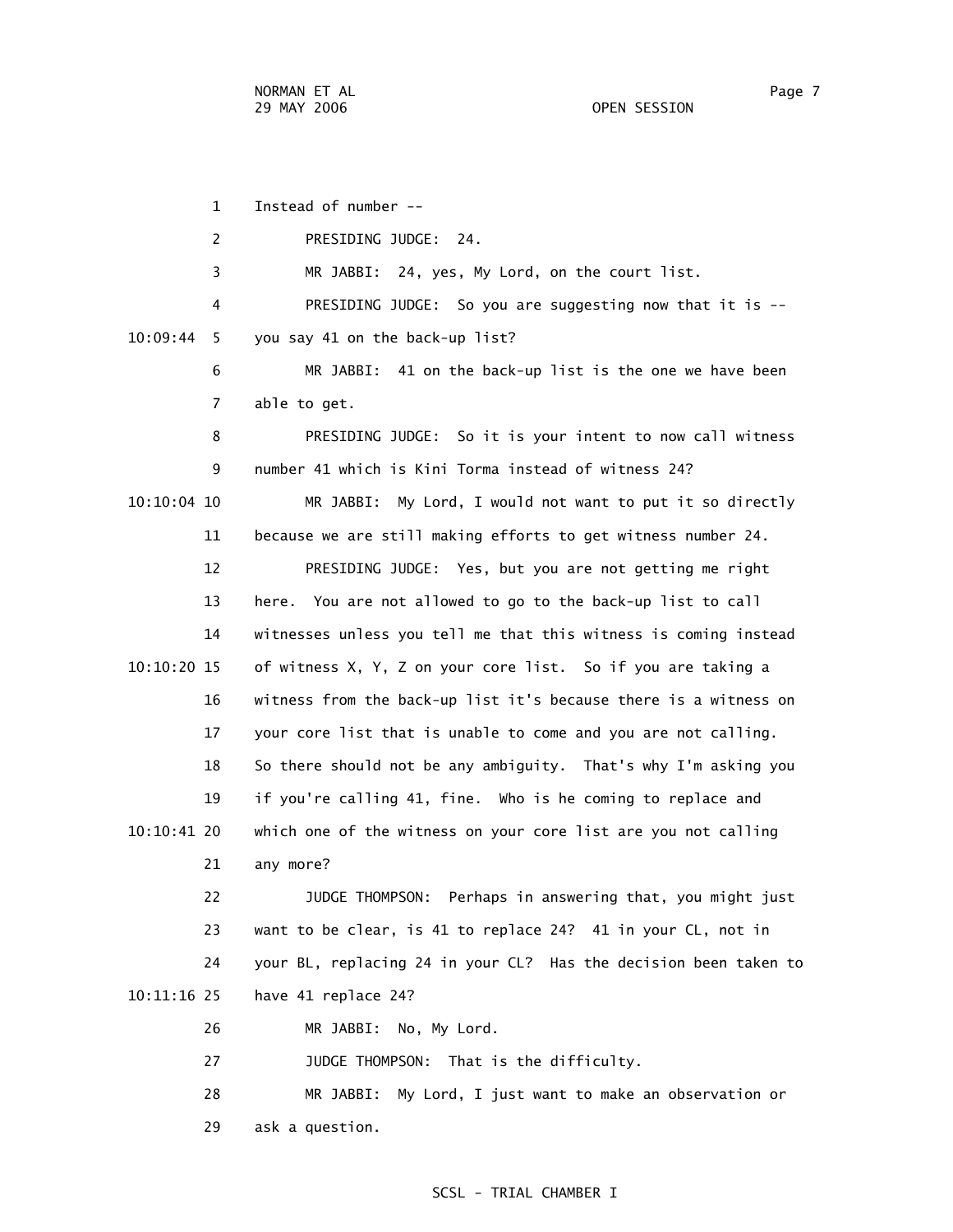1 JUDGE THOMPSON: Yes. 2 MR JABBI: The rationale for calling up a witness from the 3 back-up list. My understanding, My Lord, is that the back-up 4 list is there so that if there are any reasons why it is 10:11:48 5 necessary from the state of the evidence given so far -- 6 PRESIDING JUDGE: No, Dr Jabbi, this is not what have I 7 said and, in fact, I can refer you to my comments at the Status 8 Conference and I told you at the time. What I have said today is 9 what I have said in the past. If a witness that you have on your 10:12:04 10 core list of witnesses is unavailable, unable to attend, you may 11 replace that witness by a witness that you will call from the 12 back-up list. Only that and these are the very limited 13 circumstances where you can go to the back-up list. 14 JUDGE THOMPSON: The analogy here is the jury list. You 10:12:20 15 are empanelling a jury, there is a deficiency and you pull up one 16 to replace. I think that's the appropriate analogy. 17 MR JABBI: With respect, My Lords, the jury list is not a 18 testimonial list. 19 JUDGE THOMPSON: No, but it's a list there from which you 10:12:38 20 have already prepared that you will pool your jurors from. 21 MR JABBI: The analogy, My Lord, would not seem to be 22 perfect between a jury list and a witness list. 23 JUDGE THOMPSON: There is no perfect analogy, it's just 24 that one is there, your list there which is there to -- your jury 10:12:53 25 list always has a supplementary group of jurors. When you find 26 that there is deficiency in your main pool you pull up one. 27 JUDGE ITOE: Dr Jabbi, I don't want to belabour this point. 28 I mean, if we take your viewpoint it would mean that there would 29 be no end to the exercise by this Court of its discretion to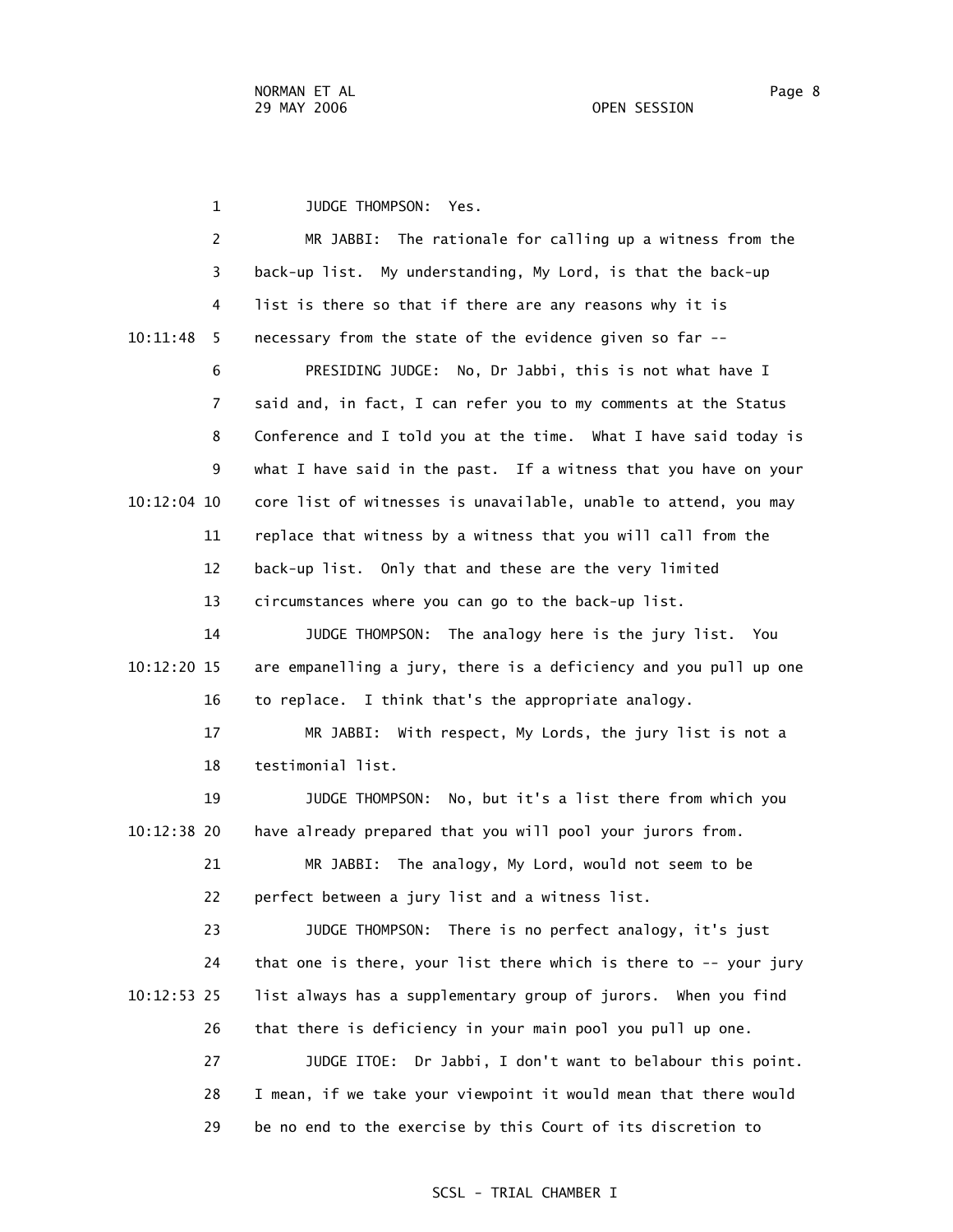OPEN SESSION

| $\mathbf{1}$   | curtail your number of witnesses. If we go by your principle, to  |
|----------------|-------------------------------------------------------------------|
| 2              | say that you would have recourse to the back-up list depending on |
| 3              | the evolution of your case, I would say no to this because it     |
| 4              | would contribute in delaying the process, and I think that the    |
| 10:13:50<br>5. | position as a back-up list is concerned, vis-a-vis the core list, |
| 6              | has been ably stated by my brothers and I go with that.           |
| $\overline{7}$ | MR JABBI: If I may refer Your Lordships to Rule 73ter(D),         |
| 8              | which reads as follows, My Lords:                                 |
| 9              | "The Trial Chamber or a Judge designated from among its           |
| 10:14:52 10    | members may order the Defence to reduce the number of             |
| 11             | witnesses, if it considers that an excessive number of            |
| 12             | witnesses are being called to prove the same facts."              |
| 13             | PRESIDING JUDGE: That has no application to the issue             |
| 14             | here. You have produced a list of core witnesses.<br>We are       |
| 10:15:16 15    | telling you, and we have told you, and I have told you, how that  |
| 16             | works. You produce your list of core witnesses you intend to use  |
| 17             | to support your position, and this is what you filed with the     |
| 18             | Court together with a back-up list of witnesses. And the          |
| 19             | mechanics to use witnesses from the back-up list to fill up a     |
| 10:15:38 20    | vacuum in your core witness list is the one I have described.     |
| 21             | But it is only once that one of these witnesses is unable to      |
| 22             | attend, for whatever reason, that you can go to the back-up list. |
| 23             | This is the procedure we are following.                           |
| 24             | JUDGE THOMPSON:<br>So following from that, what is status of      |
| 10:16:00 25    | 24 in the core list, as at present?                               |
| 26             | Well, My Lord, as $-$<br>MR JABBI:                                |
| 27             | JUDGE ITOE: Or to put it more directly, Dr Jabbi, is 41           |
| 28             | coming to testify essentially on matters on which 24, in the core |
| 29             | list, was supposed to testify on?                                 |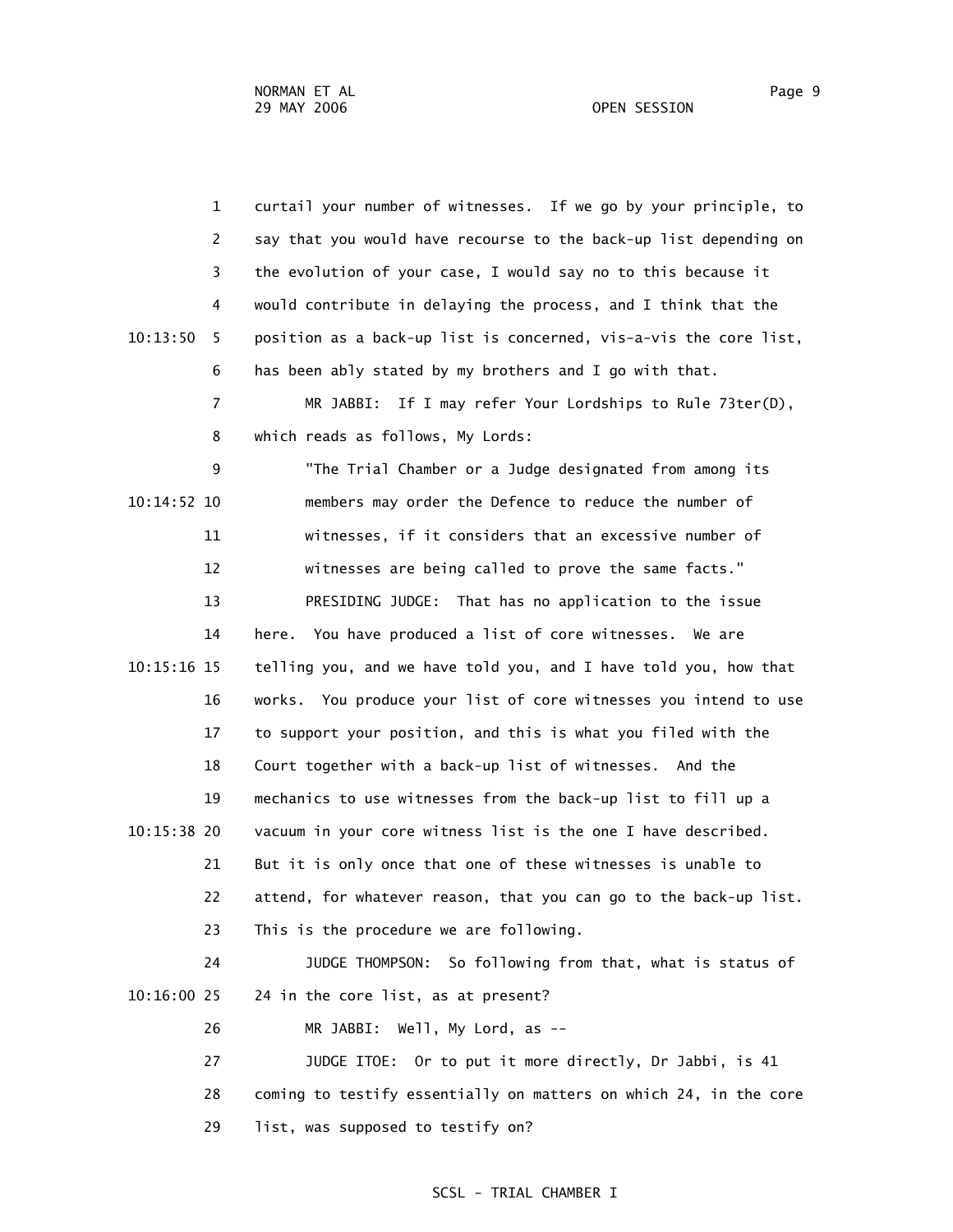1 MR JABBI: Yes, My Lord, but it is -- 2 JUDGE ITOE: You do admit, then, that we do not need more 3 than one? 4 MR JABBI: Not necessarily. We made provision in the total 10:16:39 5 list for four witnesses for the Moyamba crime base area, and we 6 have not succeeded in obtaining the first of those witnesses. So 7 we do have four we could have used -- we could have put them on 8 the core list right from the beginning, but because we wanted to 9 be as economical as possible. 10:17:09 10 JUDGE ITOE: As focused as possible, I would imagine. 11 MR JABBI: Yes, indeed, My Lord. That is why we divided 12 the list in two. 13 PRESIDING JUDGE: That is fine. 14 MR JABBI: We had thought that by doing so, if on actually 10:17:24 15 giving evidence, there were loopholes we perceived here and 16 there, and certain loopholes could be filled by evidence from 17 somebody from the back-up list, then we could use the back-up 18 list. We did not conceive the back-up list as strictly replacing 19 only a witness who was not available on the core list. 10:17:45 20 JUDGE THOMPSON: But that is merely a defence strategy. 21 It's not the Bench perspective of things. That's a defence 22 strategy which is entirely within your prerogative. 23 PRESIDING JUDGE: At the same time, we wouldn't allow 24 repetitive evidence of the same scenario over and over and over. 10:18:05 25 MR JABBI: Indeed. 26 PRESIDING JUDGE: We appreciate that you've told us on 27 Friday that witness 27 is now removed from your core list because 28 there is no need to call this witness anymore, you have called 29 sufficient evidence in this respect. So it goes both ways. You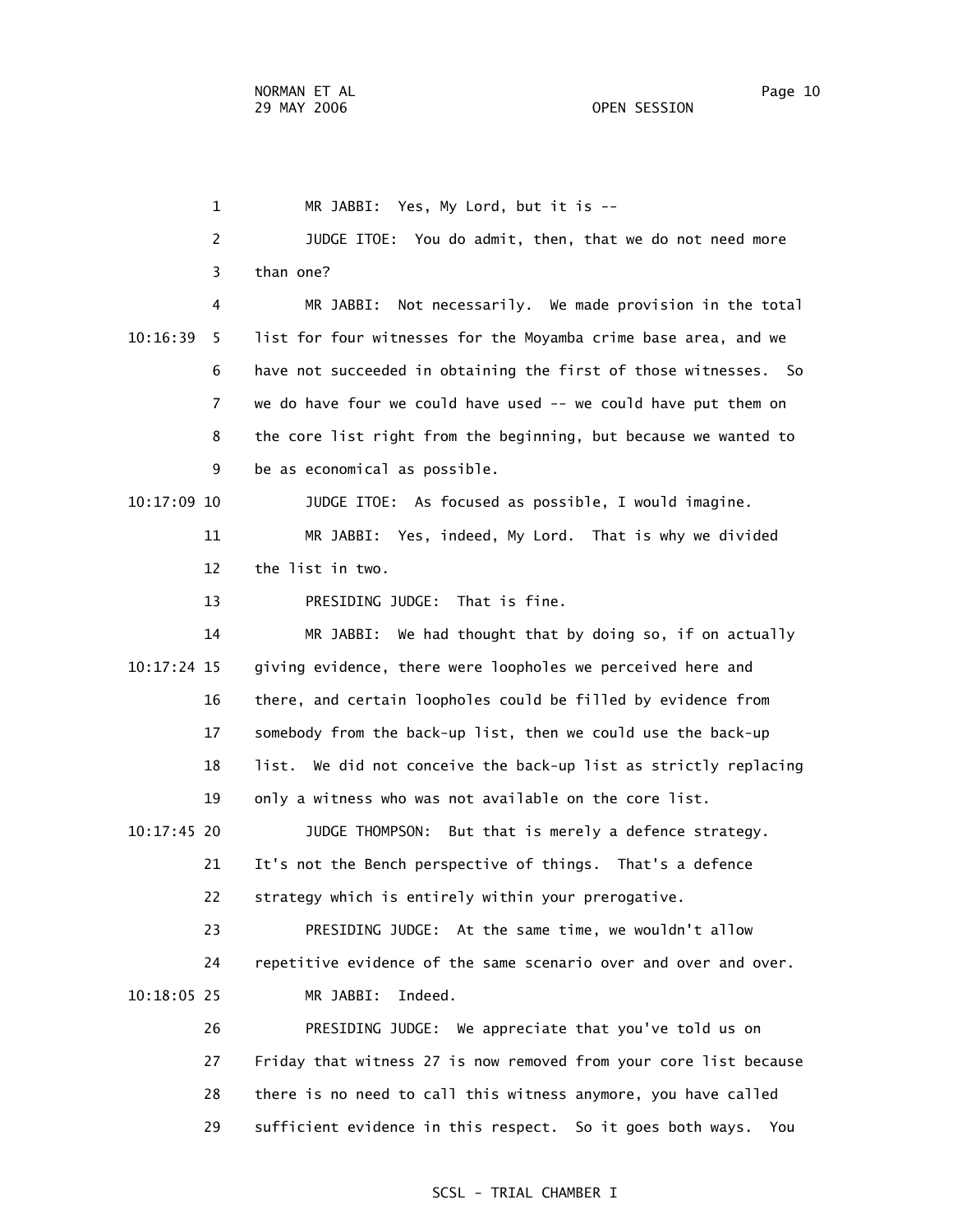1 say you have tried to make the best possible assessment of your 2 witness that you feel are required to support the position of 3 your client. Fine, and you had on your core list 27. You have 4 now reassessed your position to say we don't need 27 because we 10:18:35 5 have more than sufficient evidence on this aspect. It's not 6 because now you have taken 27 out and you don't need him any more 7 that you can call another witness just in case.

 8 JUDGE THOMPSON: Remember it's on two levels. You make 9 your own judgments based on your own assessments as your defence 10:18:56 10 and your evidence unfolds. Then under 73(D), we the Judges can 11 make our own assessment, in terms of whether you are bringing 12 witnesses merely to multiply or just to duplicate facts. So it's 13 on two levels, but our prerogative is separate and distinct from 14 yours.

 10:19:19 15 MR JABBI: My Lord, we are submitting that presenting more 16 than, or at least two witnesses on a certain crime base doesn't 17 necessarily amount to repetitive evidence. Because the crime 18 base is not a unitary event and various aspects of it may need to 19 be testified to.

 10:19:41 20 JUDGE THOMPSON: I can see that. That is why we are very 21 careful not to be in a hurry to exercise our discretion under 22 73(D). That is why I say it is a defence strategy. If we think 23 you are moving beyond what is permissible then we call you to 24 order.

# 10:20:00 25 MR JABBI: So that is why I would want to plead with 26 Your Lordships that having 24 in abeyance, but still presenting 27 one witness for the Moyamba crime base --

 28 PRESIDING JUDGE: Which means you are adding to your core 29 witness list and we are not prepared to do that.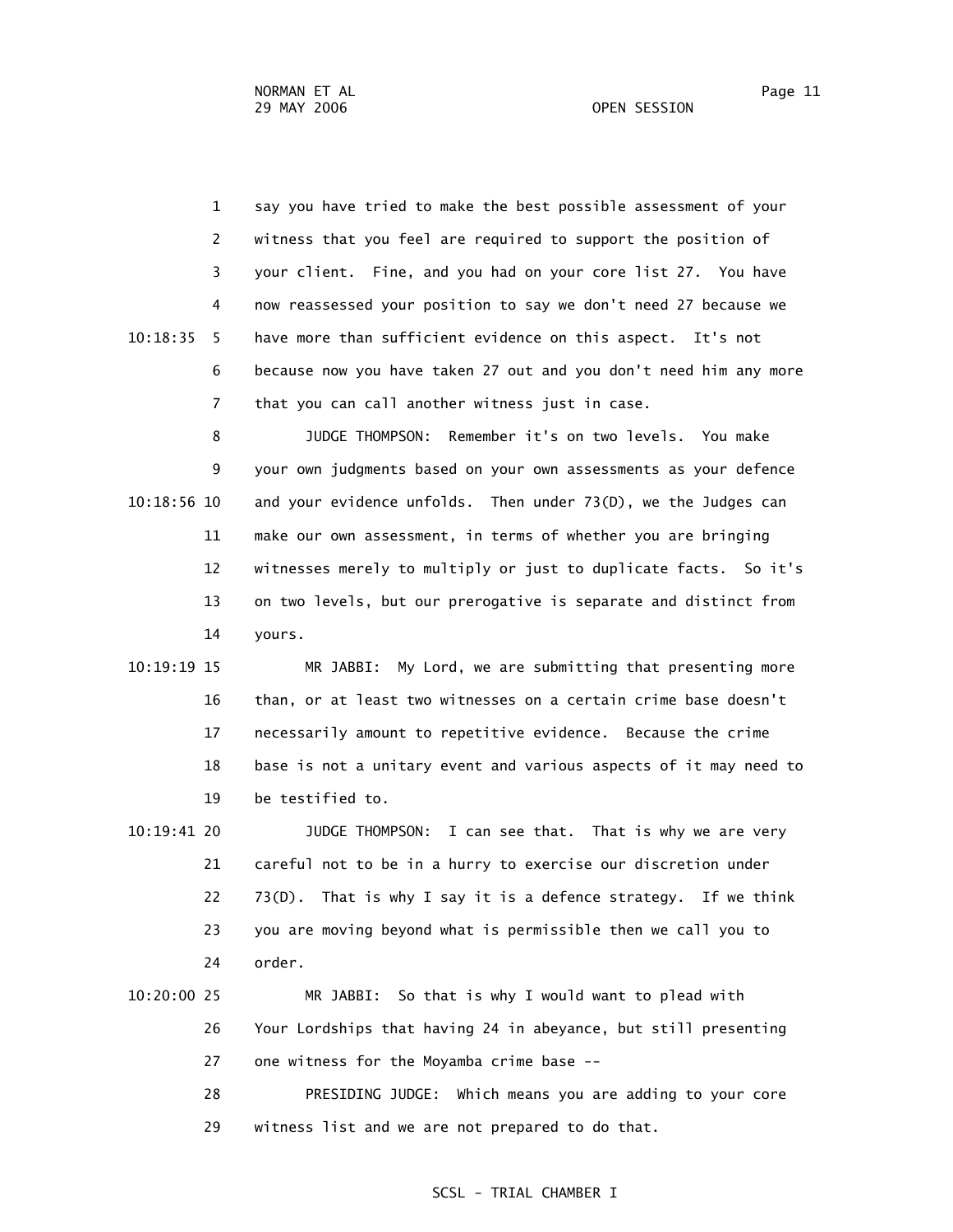1 MR JABBI: Well, we may not add to the core witness list 2 thereby, because as Your Lordships have just said, for instance 3 27 is completely out. 4 PRESIDING JUDGE: No, no. Dr Jabbi, let me just read to 10:20:29 5 you here. I have been given a copy of some part of a transcript 6 of the status conference that we had on 5th April, and I am 7 talking to you at that particular moment. 8 "Counsel further submits that they will endeavour to do its 9 utmost to dispense with in the actual testimonies for 10:20:45 10 Norman by the time annex A is exhausted." 11 Annex A was your core list. 12 "The Chamber would like to remind counsel that according to 13 the practice set by this Chamber, a back-up witness is 14 'designed to make up list for the deficiency in a core 10:21:02 15 list'" - ie. - "'that counsel may call a witness from the 16 back-up list only if some of the core witnesses are not 17 available to testify.'" 18 And this refers to this ruling we have given in RUF trial 19 and the decision of Sesay of 5 April. So this is not something 10:21:24 20 new. This has been the practice that has been clearly stated by

 21 this Court and this Bench in the RUF trial and I told you so at 22 that status conference. So this is not something that should 23 come to you as news this morning.

 24 MR JABBI: It is not coming to me at all as news, but I 10:21:41 25 believe we are entitled to apply to the Court for a review of a 26 statement of practice that has been made by the Court itself in 27 the light of the needs of the evidence for the Defence. 28 PRESIDING JUDGE: No, we have stated our position. If you

29 want to call a witness from the back-up list, you may do so now,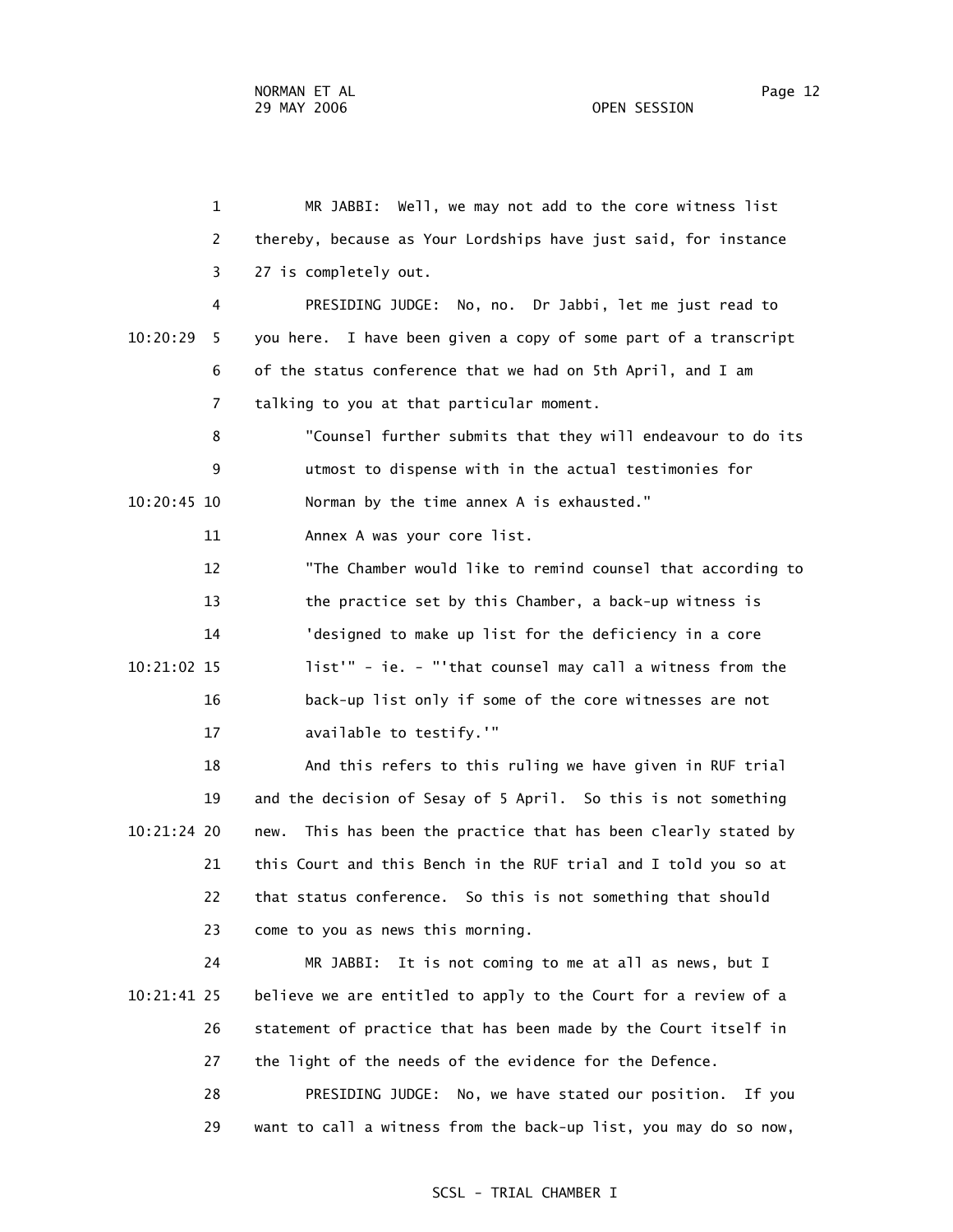1 but you have to tell us which witness will be removed from the 2 core witness list, and do not talk about 27. 27 was not coming 3 to talk about Moyamba. 4 MR JABBI: With that restriction having been explained, I 10:22:24 5 wish to inform the court that we contemplate moving 41 from the 6 back-up list. 7 PRESIDING JUDGE: So this is the witness that I mentioned 8 before; his name is Kini Torma? 9 MR JABBI: Yes My Lord. 10:22:58 10 PRESIDING JUDGE: And he is witness 41. So you want to 11 move this witness from the back-up list to the core list, instead 12 of whom? 13 MR JABBI: Instead -- My Lord, by constraint, really. 14 PRESIDING JUDGE: Whatever you understand. 10:23:19 15 MR JABBI: Instead of 24 on the core list. 16 PRESIDING JUDGE: Very well, thank you. Now that solves 17 only part of the problem. This witness you are saying is now 18 here and available? 19 MR JABBI: Yes. 10:23:51 20 PRESIDING JUDGE: When do you intend to call him to 21 testify? This morning? 22 MR JABBI: My Lord, I met this witness only this morning. 23 He came in last night, and we need to talk with him in respect of 24 the testimony he is going to give. We also need, of course, to 10:24:25 25 supply the summary of his statement to the Prosecution and we 26 have not done that yet. So, My Lord, I am coming to some other 27 witness later on. I am contemplating that, perhaps, Thursday is 28 the earliest time when this witness can testify. 29 PRESIDING JUDGE: Which witness; the one that came in last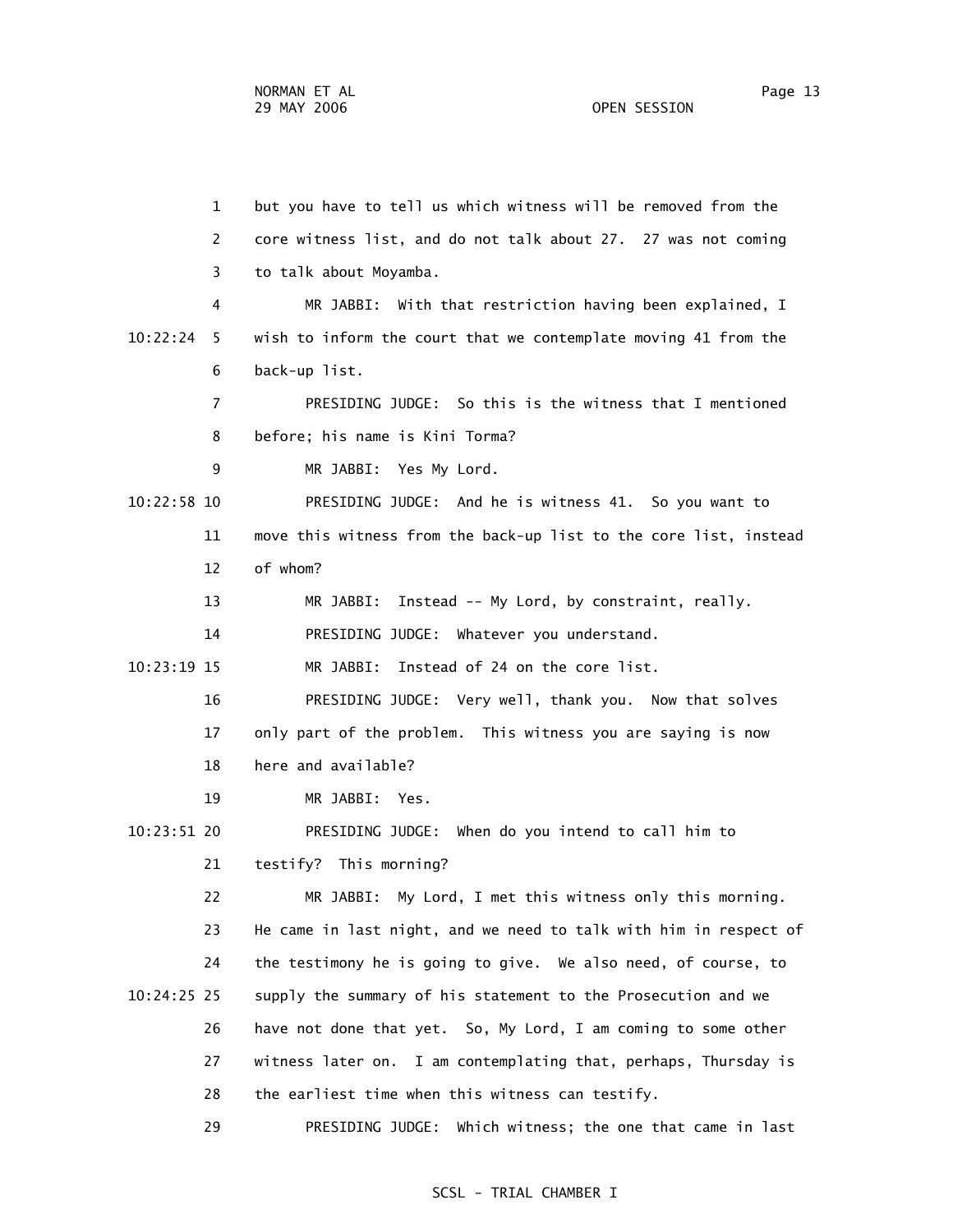1 night; 41? 2 MR JABBI: 41, yes, My Lord. 3 JUDGE ITOE: What are we doing tomorrow and Wednesday? 4 MR JABBI: My Lord, I am coming to it. 10:25:03 5 JUDGE ITOE: Okay. That is my worry. Unless you want to 6 send us on a holiday. 7 MR JABBI: I spoke about witness 22, for whom all 8 preliminaries have been completed apart from his actual arrival. 9 PRESIDING JUDGE: He will be arriving tomorrow. 10:25:23 10 MR JABBI: He will be arriving tomorrow. 11 PRESIDING JUDGE: Yes. 12 MR JABBI: So, My Lord, maybe he can testify on Wednesday. 13 22, My Lord. We are not quite sure when he is arriving tomorrow, 14 so we don't want to suggest that he might testify tomorrow and 10:25:43 15 then we have to again ask for some deferment. So 22 for 16 Wednesday, and 41 will then be ready. Even if 22 is finished on 17 Wednesday, he can testify. 22. 18 JUDGE THOMPSON: Remember that Wednesday is a one-session 19 day. That's okay, don't bother. Go ahead. 10:26:14 20 MR JABBI: My Lord, maybe by the time when I have finished, 21 Tuesday and Wednesday may be put in the balance to determine what 22 happens on either of those days. 23 PRESIDING JUDGE: Carry on. 24 MR JABBI: My Lord, we have another witness, 18 on the 10:26:30 25 back-up list. 26 PRESIDING JUDGE: Before you go to the back-up list, can we 27 just look at your core list first to see what is happening with 28 the witnesses now still to be called, 25 and 26? 29 MR JABBI: Well, My Lord, 25 and 22, they are in the same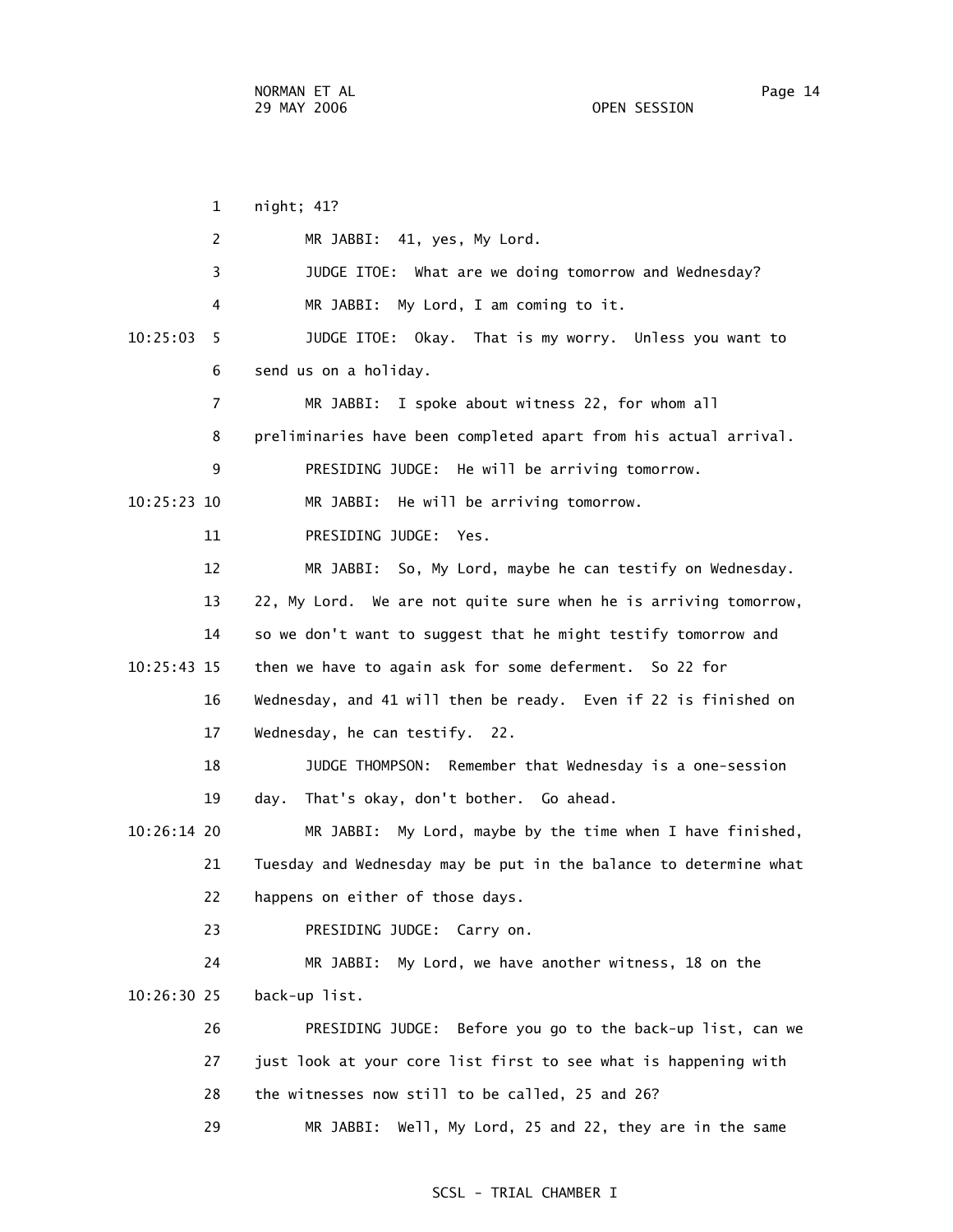1 situation in terms of their time for availability. 2 PRESIDING JUDGE: But why is 25 not available? Is it 3 because of the -- 4 MR JABBI: The same reason. He is the senior district 10:27:11 5 officer for the district. 6 PRESIDING JUDGE: When is he arriving? 7 MR JABBI: Unfortunately we were not able to get in touch 8 with him on this visit. 9 PRESIDING JUDGE: You still don't know when he will be 10:27:24 10 available? 11 MR JABBI: No, My Lord. 12 PRESIDING JUDGE: Don't you think it may be time to look at 13 some back-up witnesses to replace him? As I say, you are coming 14 to the end of your case now, and if these are witnesses that are 10:27:39 15 not available, you have to look seriously as to alternatives. I 16 mean, we are Monday now and the witness you are talking about, 17 the paramount chief, is likely to arrive tomorrow some time and 18 you are proposing that he testify on Wednesday. You see, it 19 means it is Wednesday the first opportunity we have to hear him 10:28:07 20 and then your witness 25, we don't even know. So one can imagine 21 if and when you can reach him it may take another week before we 22 know --

 23 MR JABBI: If we are going to have witness 25, I am hoping 24 that it will be this week, some time this week. Because when 10:28:26 25 once the vice-president finishes in the district, I am told that 26 he finishes there today, when once he finishes there, we will get 27 in touch with the district officer.

> 28 PRESIDING JUDGE: Yes, but you have not even been in touch 29 with him so how can you expect him to be here this week.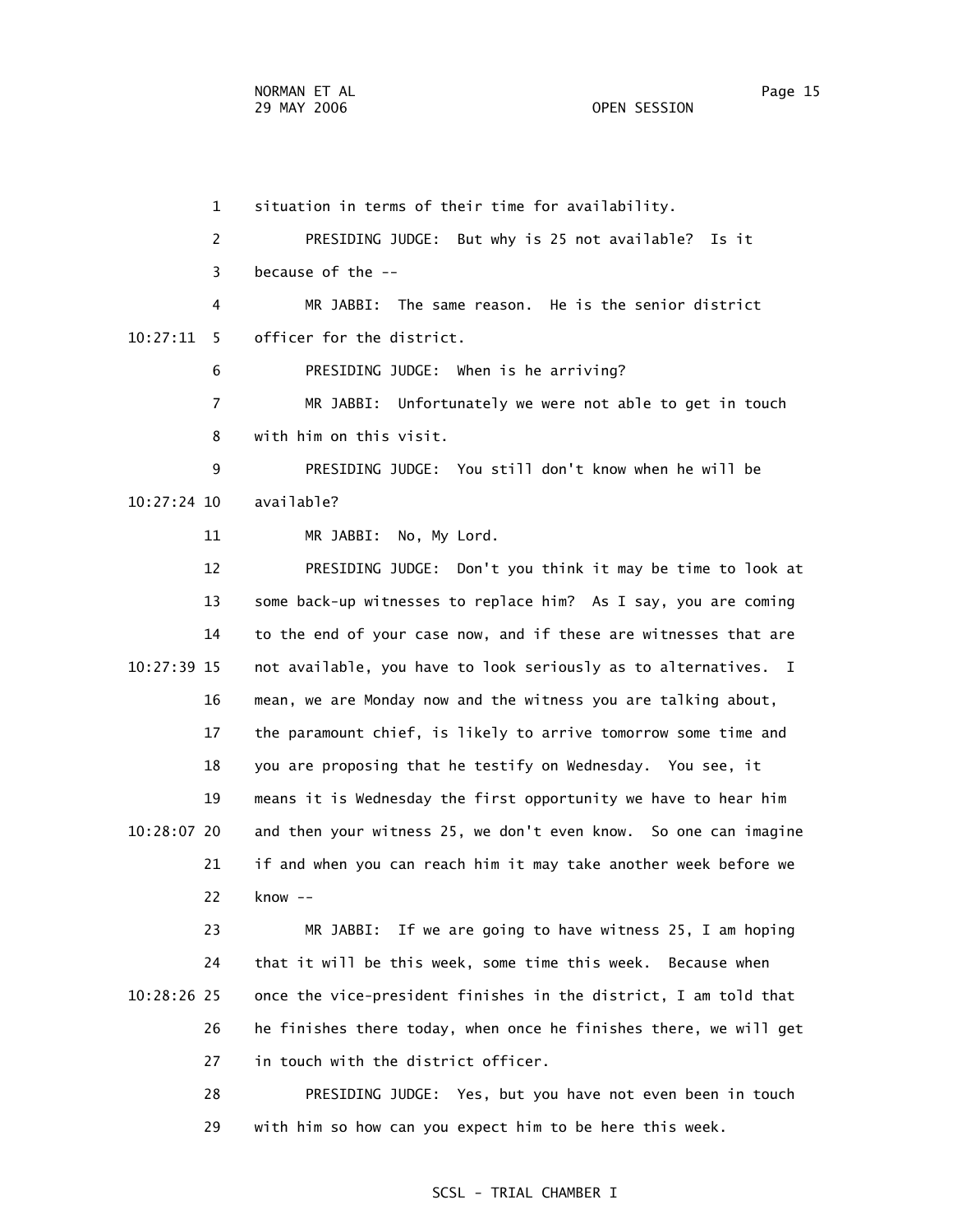1 MR JABBI: No, we were not in touch with him this weekend, 2 but we have been in touch with him previously and he is willing 3 to come. So, My Lord, I don't want to be over-specific about the 4 timing of his availability, but I believe some time this week he 10:29:06 5 will either be available or we take a decision in respect of him. 6 PRESIDING JUDGE: What about witness 26? 7 MR JABBI: Witness 26, My Lord, we are pursuing at present 8 with Parliament whether he gives evidence or whether material 9 will be obtained for Rule 92bis presentation. 10:29:27 10 PRESIDING JUDGE: Again, we urged you to look at that and 11 make that determination a while ago, Dr Jabbi. This is not 12 something that we have asked you yesterday or last Friday. We 13 said we agreed to add this witness to your witness list because 14 this is one of those witnesses that you sought to add to your 10:29:45 15 witness list and we agreed to it, as such, but with the caveat at 16 the time to say if he comes, it has to be very focused and we 17 don't want a debate in court as to how the parliamentary system 18 functions in Sierra Leone. This witness is coming for a specific 19 purpose, it is to file with the Court and establish in Court the 10:30:05 20 role of Parliament during the conflict and table with us, if 21 anything, the debate that may have taken place in Parliament. 22 That is, about the CDF. So that's all. The debate in 23 Parliament, this is a public document that can be filed, 24 presumably. 10:30:20 25 MR JABBI: We are already, in fact, in interaction with 26 them, the Speaker and the clerk. I am sure we will get a 27 definite position within the next two days, My Lord. 28 JUDGE ITOE: I think 92bis may serve you better than

29 getting these witnesses here.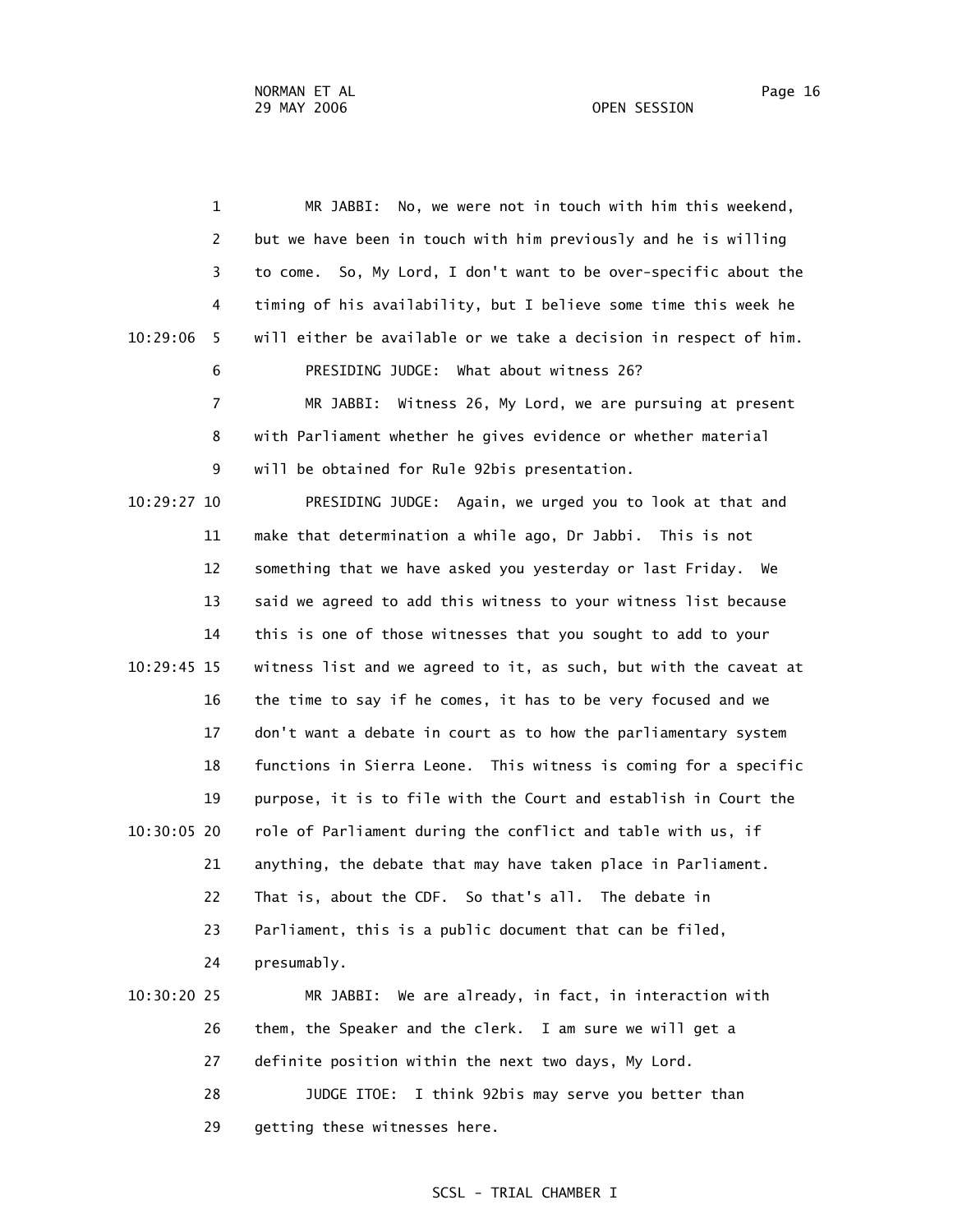1 MR JABBI: Yes, My Lord, that is very actively being 2 considered but we still need to go back to them to see what 3 happens in that direction. We are not keen on calling him so 4 long as we have the 92bis material. 10:30:54 5 JUDGE THOMPSON: The 92bis material would be really 6 essentially, if I am not being presumptive here -- it would be 7 something to do with the resolution or something. The 8 resolutions, not the debates, not the records, not Hansard. 9 MR JABBI: Indeed, My Lord. 10:31:11 10 JUDGE THOMPSON: Just resolutions, and I know what 11 parliamentary resolutions look like. 12 MR JABBI: Certainly, My Lord. I only slightly modify what 13 Your Lordship has said. Resolutions and/or any visited 14 publication resulting there from. 10:31:33 15 JUDGE THOMPSON: All right, all right, that's accepted. 16 MR JABBI: Thank you, My Lord. So, My Lord, as I said, we 17 do have another witness, number 18 from the back-up list. 18 PRESIDING JUDGE: Instead of whom? You know the procedure 19 now, Dr Jabbi. 10:31:47 20 MR JABBI: My Lord, they say a bird in the hand is better 21 than two in the bush. 22 JUDGE THOMPSON: I hear it's "worth". It's not better, 23 it's "worth". A bird in hand is worth two in the bush. Of 24 course these days these things undergo transformation, so they 10:32:27 25 might have changed over the last 15 years or more. [Overlapping 26 speakers] 27 MR JABBI: That is the general adage, My Lord, that 28 undergoes transformation for this special context. 29 PRESIDING JUDGE: So what is the alternative, please?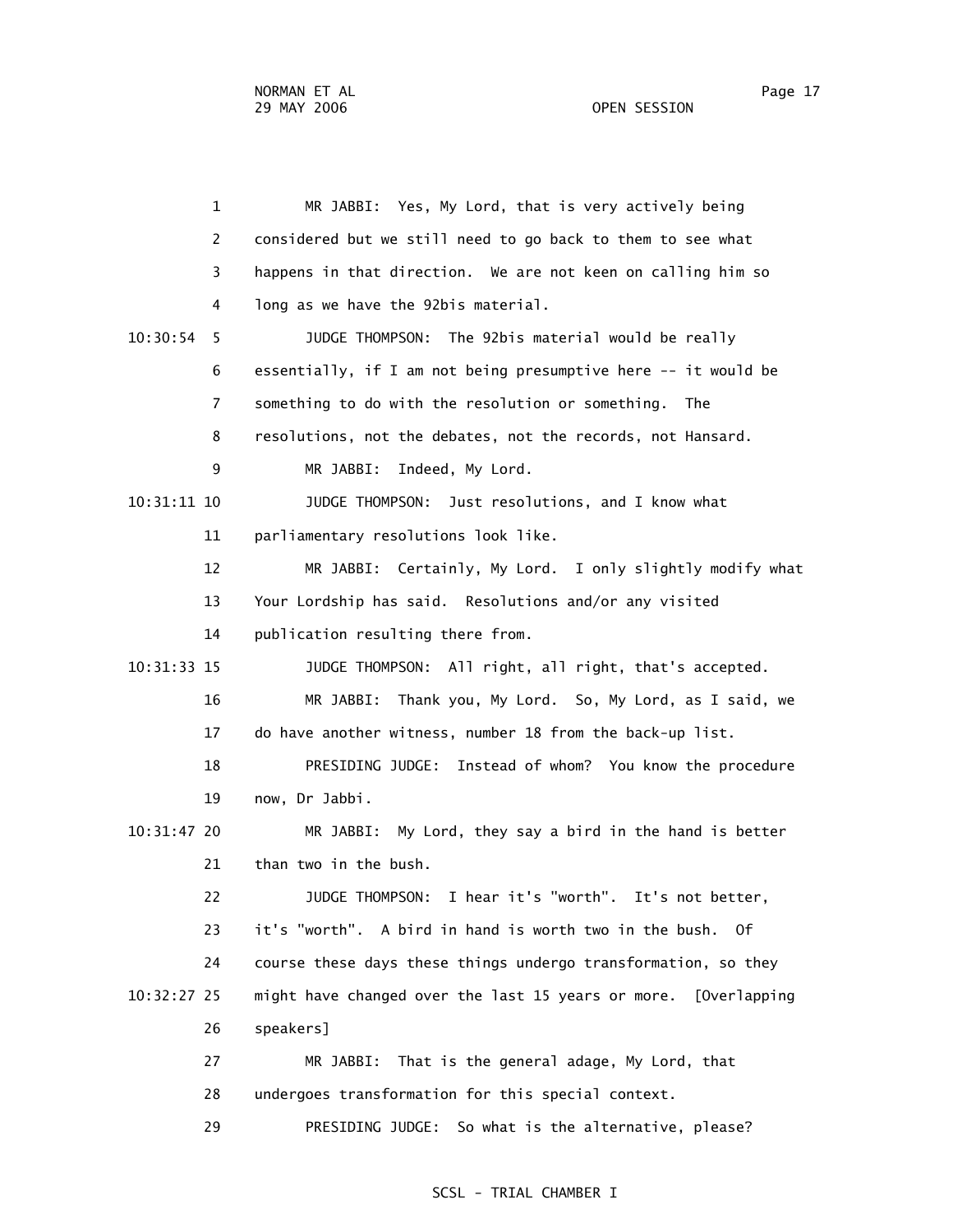1 JUDGE ITOE: You are giving up a battalion commander? 2 PRESIDING JUDGE: This is witness, from what I can see, 18 3 on the back-up list who is to come to testify about Tongo; am I 4 right? 10:33:22 5 MR JABBI: Tongo and other areas. 6 PRESIDING JUDGE: Other areas around Tongo? I don't know, 7 I am just looking at the comments that you have on your back-up 8 list for this witness. 9 MR JABBI: My Lord, he will testify for a range of places 10:33:40 10 between Gendema and Tongo. 11 PRESIDING JUDGE: It would be in the larger Tongo area? 12 MR JABBI: Yes, My Lord. 13 JUDGE THOMPSON: You are not yet satisfied with the 14 evidence you have adduced so far on Tongo; you still want to 10:33:57 15 clarify certain issues, I suppose. 16 MR JABBI: There is also a very important piece of 17 information that supplies a present lacuna. 18 JUDGE ITOE: That's all right. That's fine. 19 JUDGE THOMPSON: I can see that it covers counts 1, 2, 3, 10:34:17 20 4, 5, 6, 7. 21 MR JABBI: Yes, My Lord. My Lord, under the constraint of 22 the restrictive relevance of the back-up list, we will offer 23 witness number 18 on the back-up list, in place of witness number 24 23. 10:35:01 25 PRESIDING JUDGE: That is Hassan Feika. 26 MR JABBI: Yes, My Lord. 27 PRESIDING JUDGE: And when is witness 18 on the back-up 28 list available to give evidence?

# SCSL - TRIAL CHAMBER I

29 MR JABBI: My Lord, either Thursday or Friday.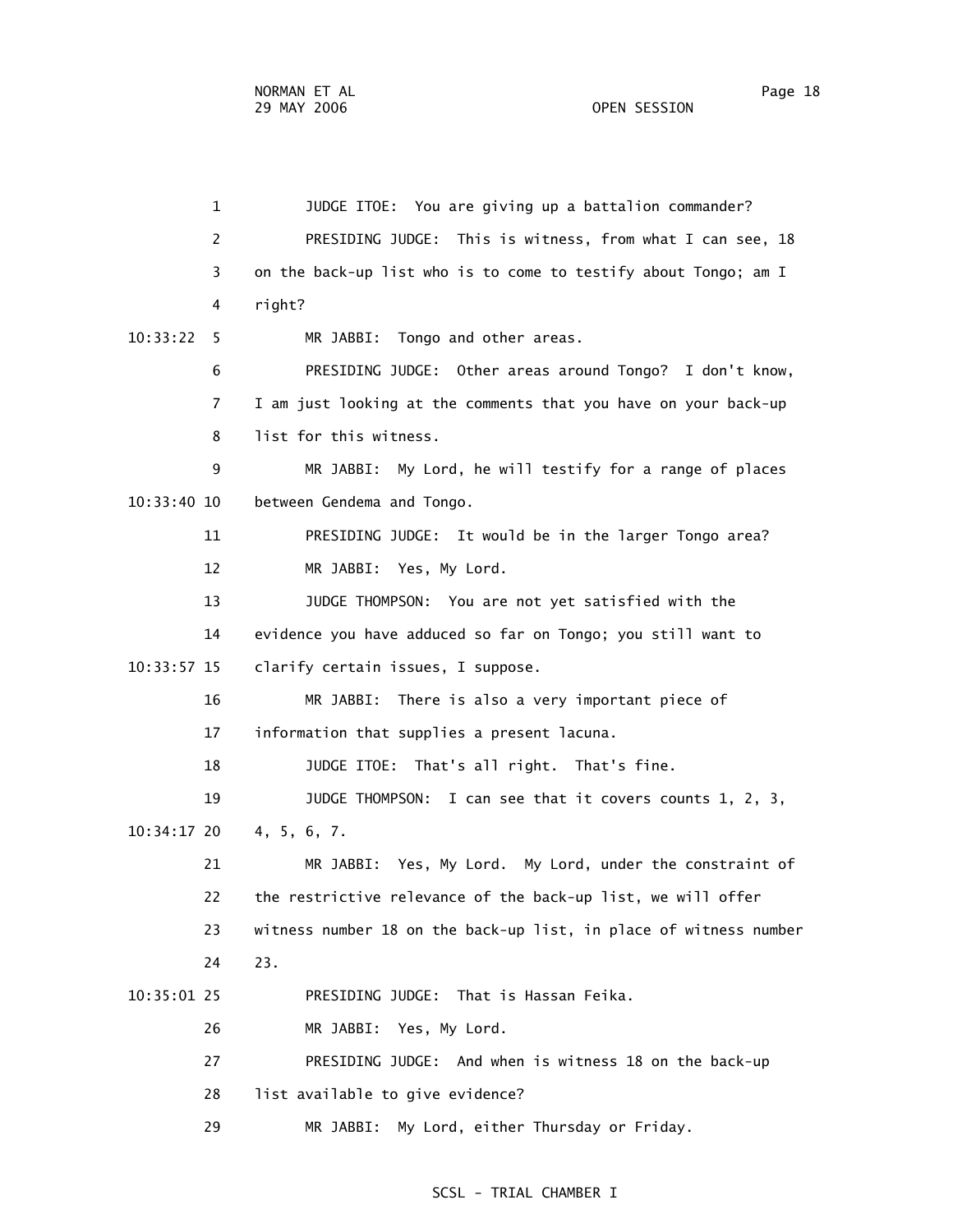1 PRESIDING JUDGE: Of this week? 2 MR JABBI: Yes, My Lord. In the case of witness 18, 3 My Lord, we are ready to prepare him against Wednesday, just in 4 case we have a problem with witness number 22. 10:36:17 5 PRESIDING JUDGE: So this witness is available. That is, 6 he is here in Freetown. 7 MR JABBI: Yes, he is already in court, as a matter of 8 fact. But in his own case, he could come on Wednesday, if we had 9 a problem with witness number 22 so that we don't waste 10:36:43 10 Wednesday, My Lord. 11 PRESIDING JUDGE: So it would appear from everything you 12 are suggesting this morning, that you have no witnesses available 13 before Wednesday? 14 MR JABBI: No, My Lord. It's because number 22, who 10:37:03 15 otherwise would be the next witness, and all preliminaries have 16 been satisfied in respect of him -- we are not sure whether he 17 will be available on Tuesday, because he travels down on Tuesday, 18 My Lord. 19 PRESIDING JUDGE: We are not making any decision, we are 10:37:28 20 just listening to you. We will have to confer on these matters, 21 and I would like to know, looking at your witness list as well, 22 leaving aside the witness on your witness list number 1, an issue 23 that should be resolved fairly soon, you still have by Wednesday 24 to inform the Court -- in fact, you were to inform the Court 10:37:51 25 tomorrow about your witness number 21, I think. 26 JABBI: 21. My Lord, I have the relevant information. 27 PRESIDING JUDGE: Yes.

 28 MR JABBI: My Lord, the legal assistant who travelled has 29 met General One and General One has definitively said that he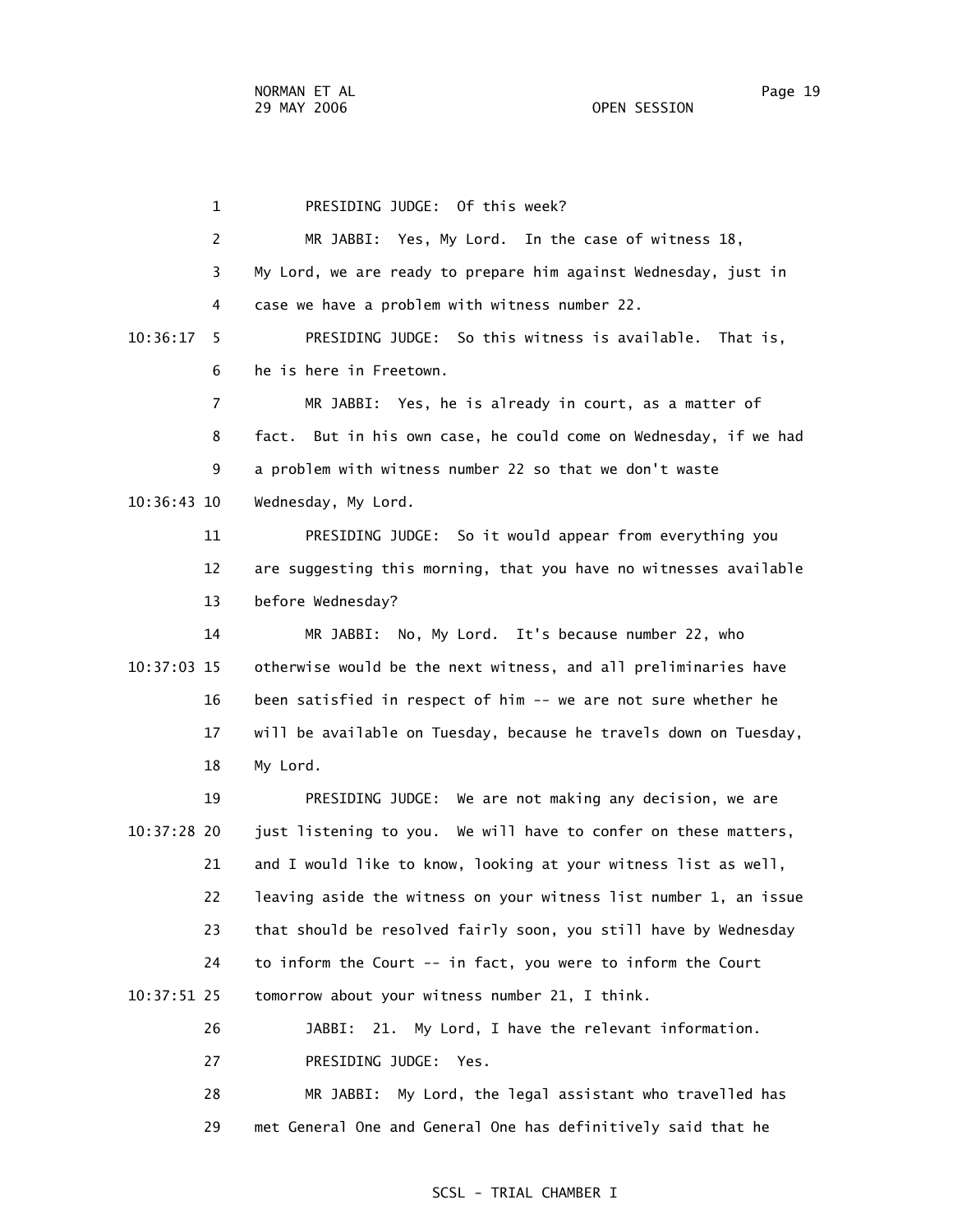1 will not be available this session because he is going for 2 medical treatment in Germany from middle of June and will be 3 there until the end of July, and he is requesting to be allowed 4 to come in September. That is the specific information. 10:38:43 5 PRESIDING JUDGE: If it is middle of June, we are sitting 6 until the middle of June. Why isn't it possible for him to come 7 between now and 16th June? 8 MR JABBI: His medical condition does not allow him to 9 come. That is why he is going for treatment in Germany. I spoke 10:39:02 10 to them on Saturday and yesterday and that is what -- 11 PRESIDING JUDGE: Well, we will have to think about that. 12 There is one possible option for you as well, because we have 13 systematically told you that we clearly intend to have you to 14 close your case in this session. Not next session, this session. 10:39:29 15 MR JABBI: My Lord, I want to ask a few questions. 16 PRESIDING JUDGE: Let me finish, please. But I do know 17 that this witness is also a common witness to you and the second 18 accused. Obviously if this witness is not available now, and the 19 second accused have clearly indicated that this witness is on 10:39:45 20 their witness list, they are prepared to open their case in 21 September, that's what we have directed them to do, then this 22 witness will come in September if he says he is available to come 23 and then you can cross-examine him for your own purposes then. 24 That is certainly an option that is available to you. 10:40:05 25 MR JABBI: Yes, indeed, that option is available, My Lord. 26 PRESIDING JUDGE: I would suggest you look at it very 27 seriously as an option. 28 MR JABBI: My Lord, but I can make a few comments on it 29 now.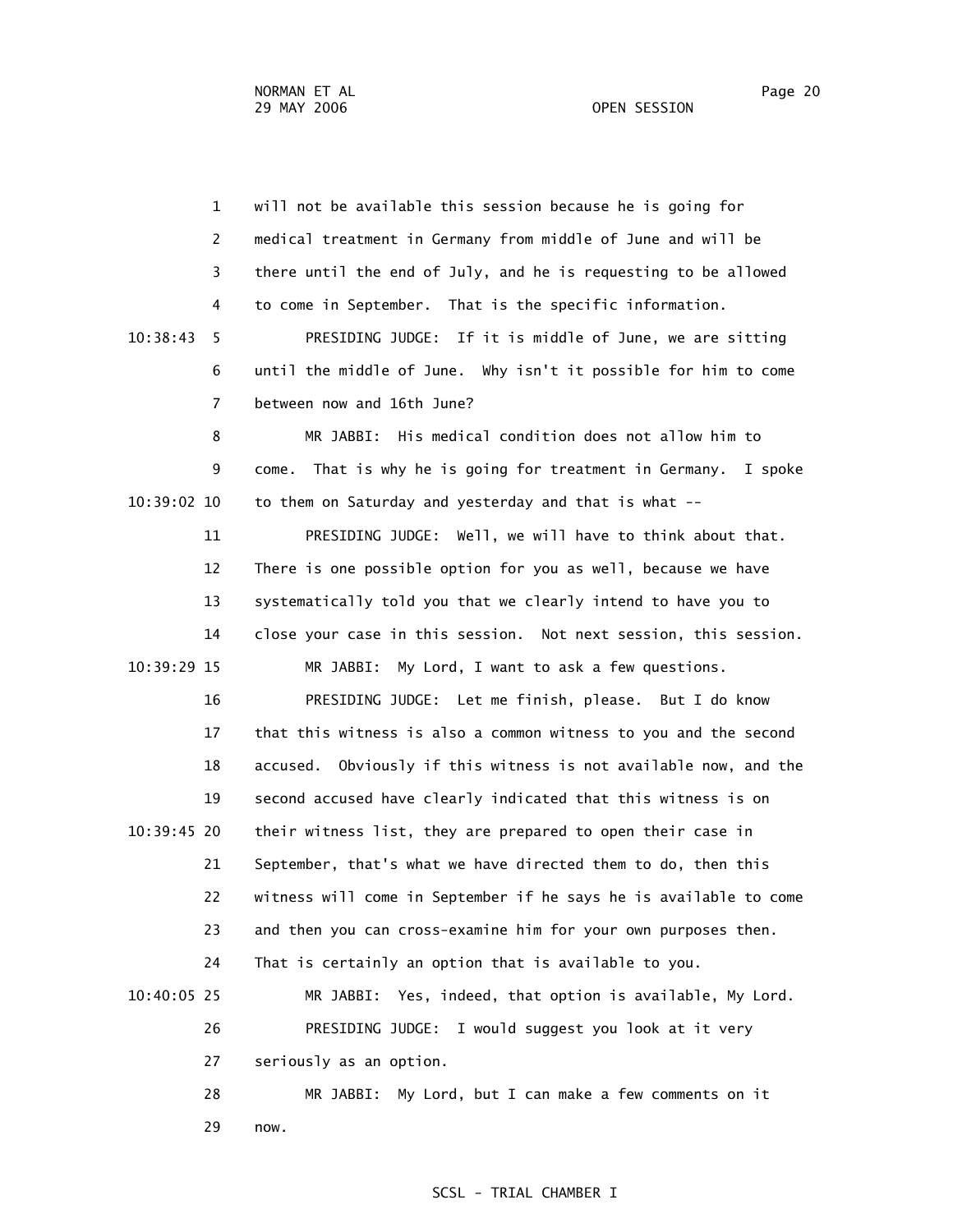1 PRESIDING JUDGE: No, we will wait for your comments on 2 this when we get to the end of this session. But I am thankful 3 for the information you have provided up to now. We were 4 awaiting this answer, so at least we know the status of this 10:40:30 5 witness on your witness list and we will have to discuss that and 6 think about it. 7 MR JABBI: Thank you, My Lord. My Lord, whilst waiting for 8 my comments on that may I draw attention of the Court to a few 9 rules, so that it is also actively considered against whatever 10:40:45 10 observations I will be making in that regard? 11 PRESIDING JUDGE: Yes. 12 MR JABBI: I would like to draw attention of the Court to 13 the following Rules in respect of the timing of the closing of 14 the evidence of the first accused. The said rules are as 10:41:18 15 follows: Rule 82(A), Rule 85(A) and Rule 86(A). Rule 82(A), 16 Rule 85(A) and Rule 86(A). I am sure I don't even need to read 17 them at this stage out. 18 JUDGE THOMPSON: We will read them. 19 MR JABBI: Yes, indeed, My Lord. But when I will be 10:42:01 20 required to talk about both the option in respect of General One, 21 and the general question of the closing of the evidence of the 22 first accused, I want to begin with those rules I have just 23 cited, My Lord, among others. 24 PRESIDING JUDGE: That's fine. 10:42:34 25 MR JABBI: Just before Your Lordships go to consider all 26 the points I have made, if I may just briefly summarise, My Lord? 27 PRESIDING JUDGE: Yes. Before you do, Dr Jabbi, I have one 28 more question, if I may. Have you informed all of the parties of 29 what you are intending to do? Have you disclosed information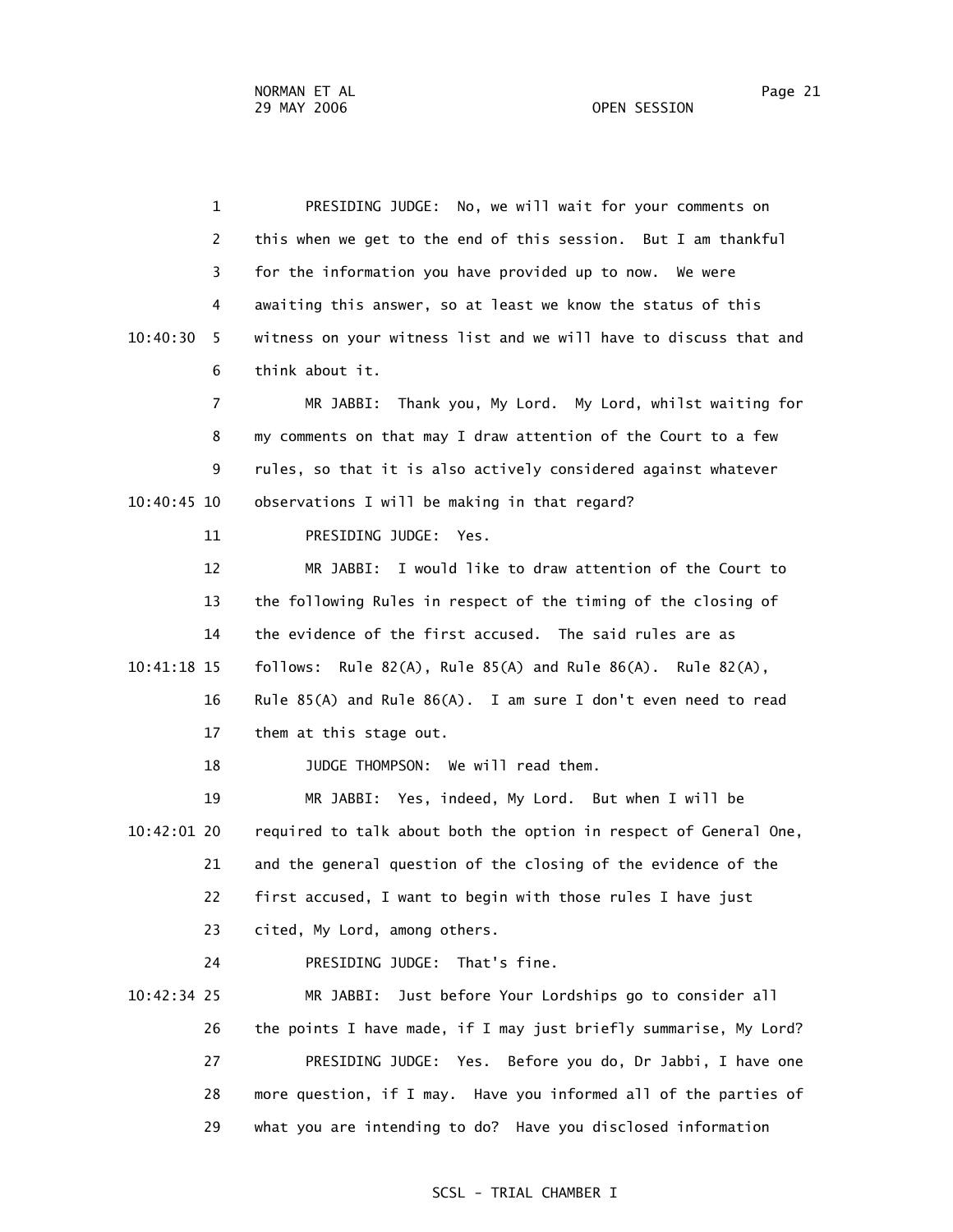1 required to the other parties? I note that the summary of the 2 evidence of these two witnesses from the back-up list, they are 3 in the format that we said was not acceptable before and 4 therefore, obviously, only by that you need to supplement 10:43:09 5 information to comply with our requirements for summary. 6 MR JABBI: Yes, My Lord. 7 PRESIDING JUDGE: And if you want one of those witnesses to 8 be called on Wednesday, you appreciate that it should have been 9 done yesterday because then we may have an application by either 10:43:24 10 parties to say we are not ready because. 11 MR JABBI: Yes, My Lord. I have already discussed with 12 Prosecution the constraints we have had in this regard. The 13 witnesses in question, the ones from the back-up list, came in 14 only last night and we met them only this morning. So I have 10:43:44 15 already explained to the Prosecution that summaries of their 16 statements will be made available to the Prosecution some time 17 today. 18 PRESIDING JUDGE: And the other parties for the Defence as 19 well. 10:44:02 20 MR JABBI: Yes, the other defence teams will also get the 21 same information. So if I may now just summarise. 22 PRESIDING JUDGE: Yes, please. 23 [CDF29MAY06B - CR] 24 MR JABBI: My Lord, from all the circumstances, it seems we 10:44:22 25 would be unable to provide witnesses to testify on Monday and 26 Tuesday, and that the earliest possible time for our next set of 27 witnesses would be Wednesday this week. There is a possibility 28 that, on Wednesday, the witness who will testify first will be

29 number 22 on the core list. However, in view of the possibility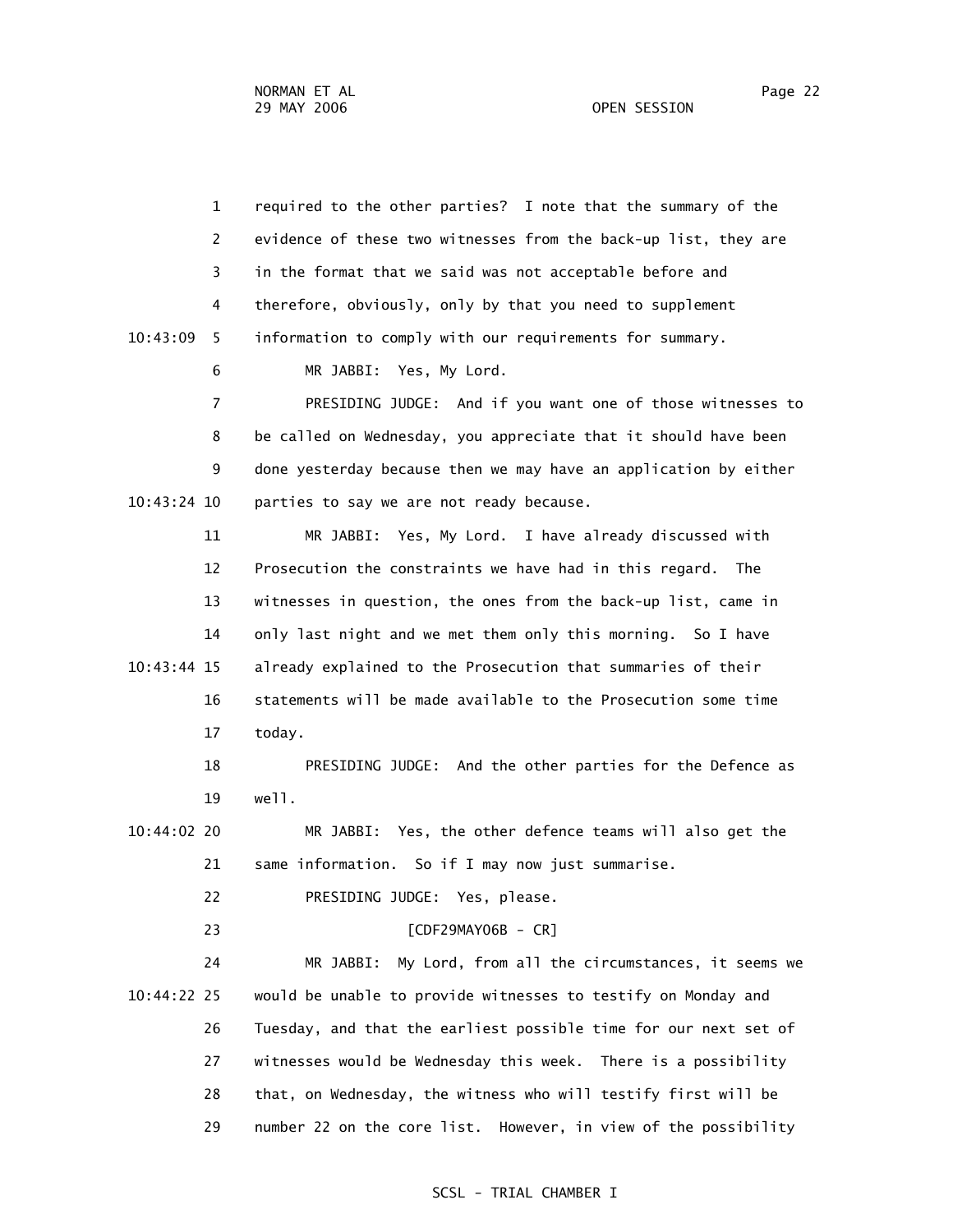1 that he may not come in early enough, we would want to have 2 witness number 18 on the back-up list to testify in place of him 3 on Wednesday, My Lord. In any case, however, witness number 18 4 from the back-up list will be available to testify on Wednesday 10:45:44 5 or Thursday. 6 PRESIDING JUDGE: If 22 testifies on Wednesday, 18 will 7 follow? 8 MR JABBI: Yes, My Lord. Eighteen is there if 22 is not 9 immediately available. Witness number 41, from the back-up list, 10:46:01 10 will testify after either 18 or 21, whichever of 18 and 21 comes 11 second. 12 PRESIDING JUDGE: Forty-one will be -- 13 MR JABBI: Forty-one will be the third witness. 14 PRESIDING JUDGE: So all of these witnesses, as of 10:46:21 15 Wednesday, will be here and available; 22 may not be immediately 16 available on Wednesday, you're suggesting, but there will be 17 someone else if he is not available? 18 MR JABBI: Yes, My Lord. 19 JUDGE THOMPSON: Have you changed your position in relation 10:46:36 20 to 41? You initially said he would be available on Thursday. 21 MR JABBI: Yes, My Lord. 22 JUDGE THOMPSON: That's what you said initially. 23 MR JABBI: Yes, My Lord. 24 JUDGE THOMPSON: Would he now be available on Wednesday? 10:46:52 25 MR JABBI: No, My Lord, 41, I think, will most probably be 26 available only on Thursday. 27 JUDGE THOMPSON: Only on Thursday. Okay. 28 MR JABBI: Of course, if the evidence of the others is such 29 that they finish quite early --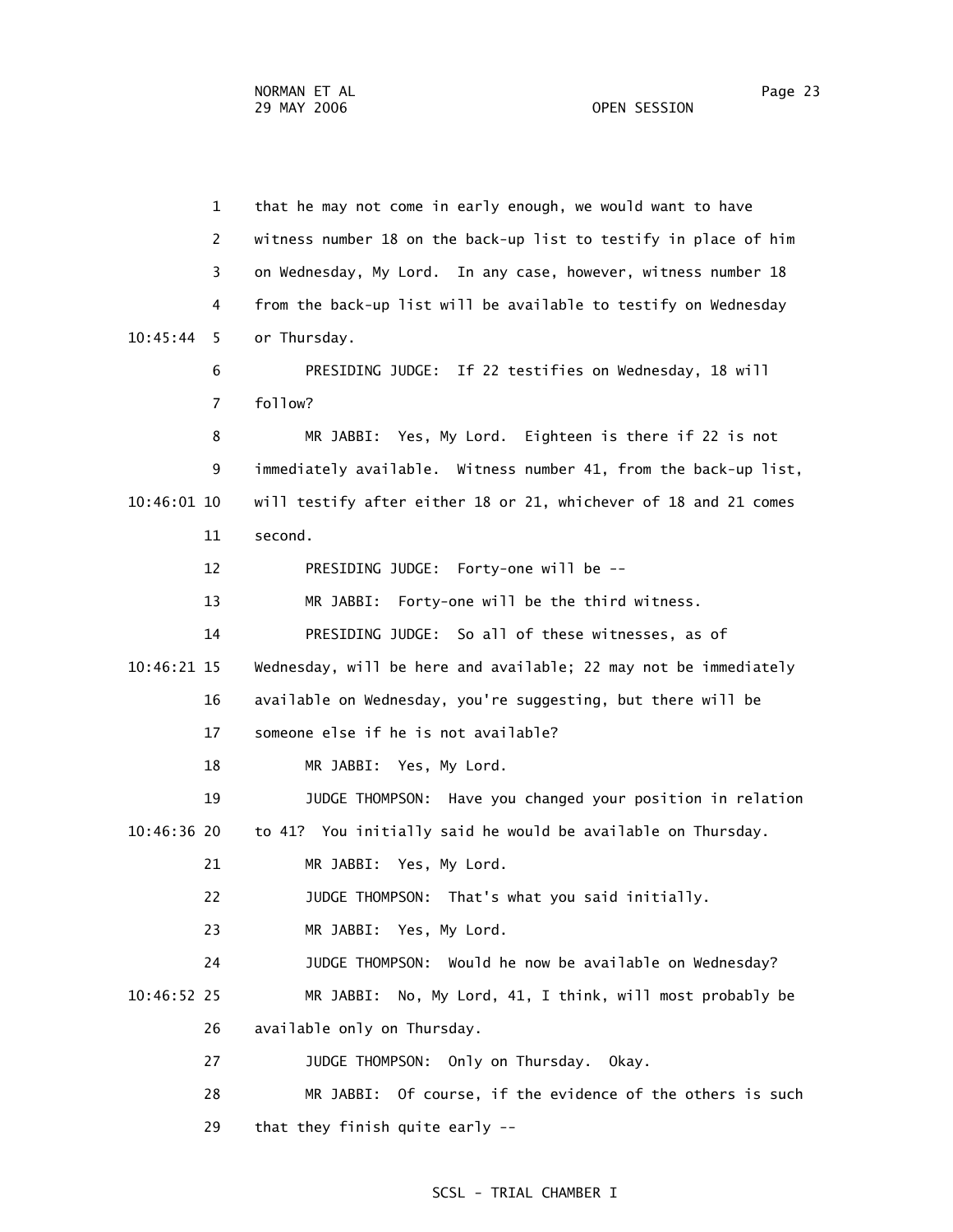1 JUDGE THOMPSON: Well, Wednesday is a one-session day. 2 MR JABBI: That is why I think Thursday is the most likely 3 [overlapping speakers]. 4 JUDGE THOMPSON: It is a one-session day. They will have 10:47:20 5 to be cross-examined. 6 MR JABBI: Well, there is always a possibility that there 7 will be no cross-examination. 8 JUDGE THOMPSON: Conceded. 9 PRESIDING JUDGE: The possibility we haven't seen yet. 10:47:35 10 MR JABBI: My Lord, that is briefly the situation. I wish 11 to apply for leave to Your Lordships for that scenario to 12 substitute the situation that we would otherwise have had to 13 obtain in respect of witnesses on behalf of the first accused. 14 PRESIDING JUDGE: Thank you, Dr Jabbi. We still need to 10:48:02 15 hear from your colleagues. After that, we will confer briefly 16 and come back. 17 MR JABBI: Thank you, My Lord. 18 PRESIDING JUDGE: Counsel for the second accused, do you 19 have any comments? 10:48:15 20 MR BOCKARIE: Not much. All we are saying is if we can be 21 afforded the opportunity of having access to the statement of the 22 witnesses, we would be grateful. 23 PRESIDING JUDGE: We have not ordered the disclosure of 24 statements, as you know, up to this moment. We don't intend to 10:48:33 25 change that because there are only a few witnesses left. We 26 hope, and request, that counsel for the first accused provides a 27 detailed summary, and as detailed as possible -- an accurate, 28 detailed summary of the information. You have been in Court. 29 They have undertook to do that this afternoon. If this is done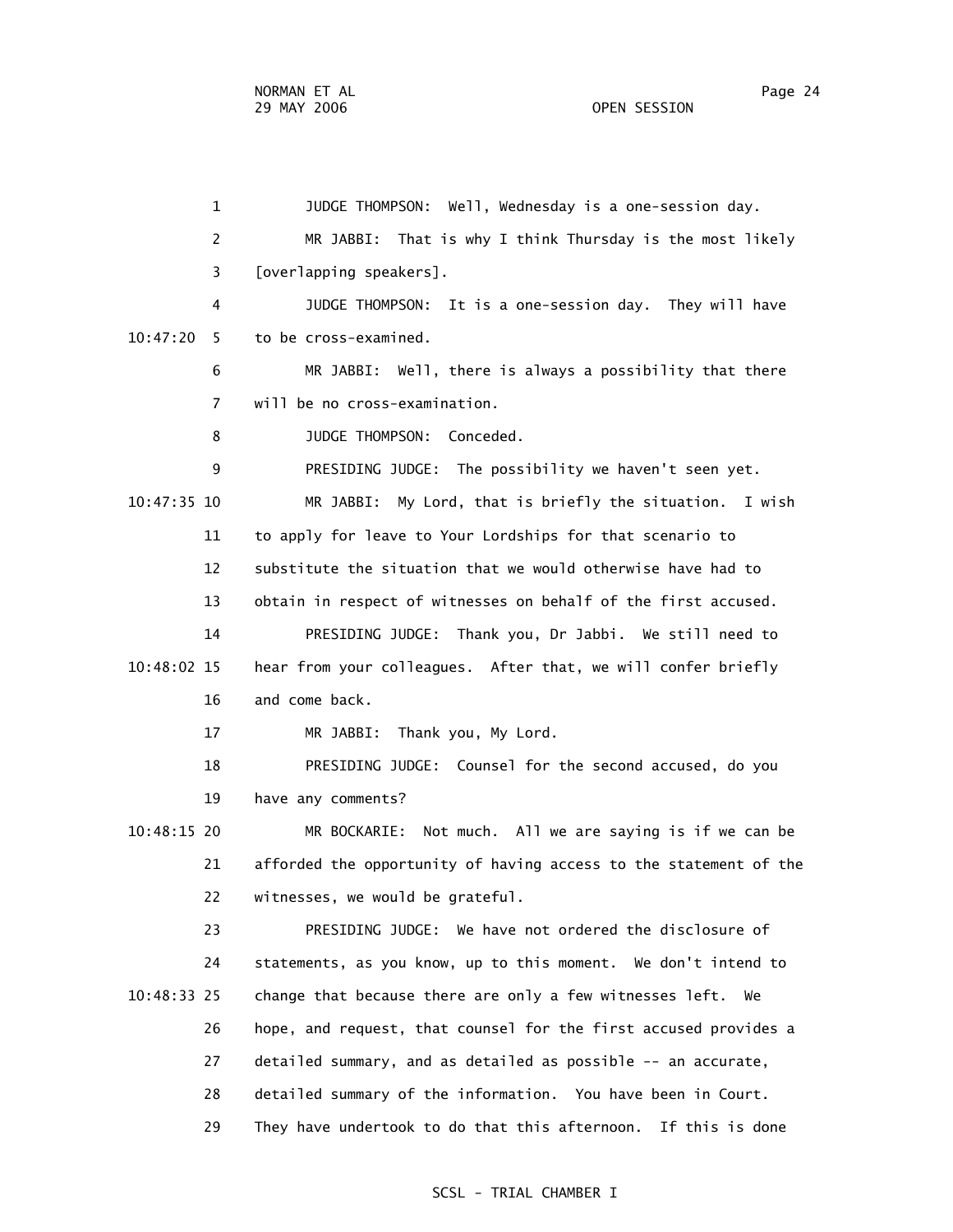1 this afternoon, this is not a common witness, presumably, so you 2 will be ready for cross-examination on Wednesday of that witness, 3 whoever it may be, 22 or 18. 4 MR BOCKARIE: Yes, of course, Your Honour. 10:49:16 5 PRESIDING JUDGE: Thank you, very much. Mr Margai? 6 MR MARGAI: No comments, My Lord. 7 PRESIDING JUDGE: Mr Prosecutor? 8 MR KAMARA: Yes, My Lord, just a few comments. The 9 Prosecution will not allow the Defence to hoodwink us into hasty 10:49:32 10 cross-examinations. My Lord, the witnesses 18 and 41 are 11 commanders and the Prosecution needs proper preparation to 12 cross-examine effectively these witnesses. The choice of these 13 two witnesses is deliberate, and My Lord, we found ourselves 14 constrained not to conduct any hasty cross-examinations of them. 10:50:17 15 Furthermore, My Lords, our experience with summaries 16 provided by the Defence have been wholly inadequate, and we are 17 not expecting much more than that. Therefore, My Lords, if we 18 were obliged to even want to cross-examine these witnesses before 19 Wednesday, anything short of a statement will not enable us to 10:50:53 20 properly do our work in that direction. Therefore, 21 realistically, My Lords, the Prosecution may not be able to 22 effectively cross-examine these commanders before Friday, and 23 that is if we do have a statement. 24 The nature of our work has been such that we do conduct our 10:51:24 25 own investigations, because we do not only try to discredit the 26 witnesses, but we try to make sure that we have the available

27 facts before the Court. Therefore, My Lords, with statements

28 from these two witnesses, we may be able to do a proper

29 examination by Friday. In the absence of statements, we may not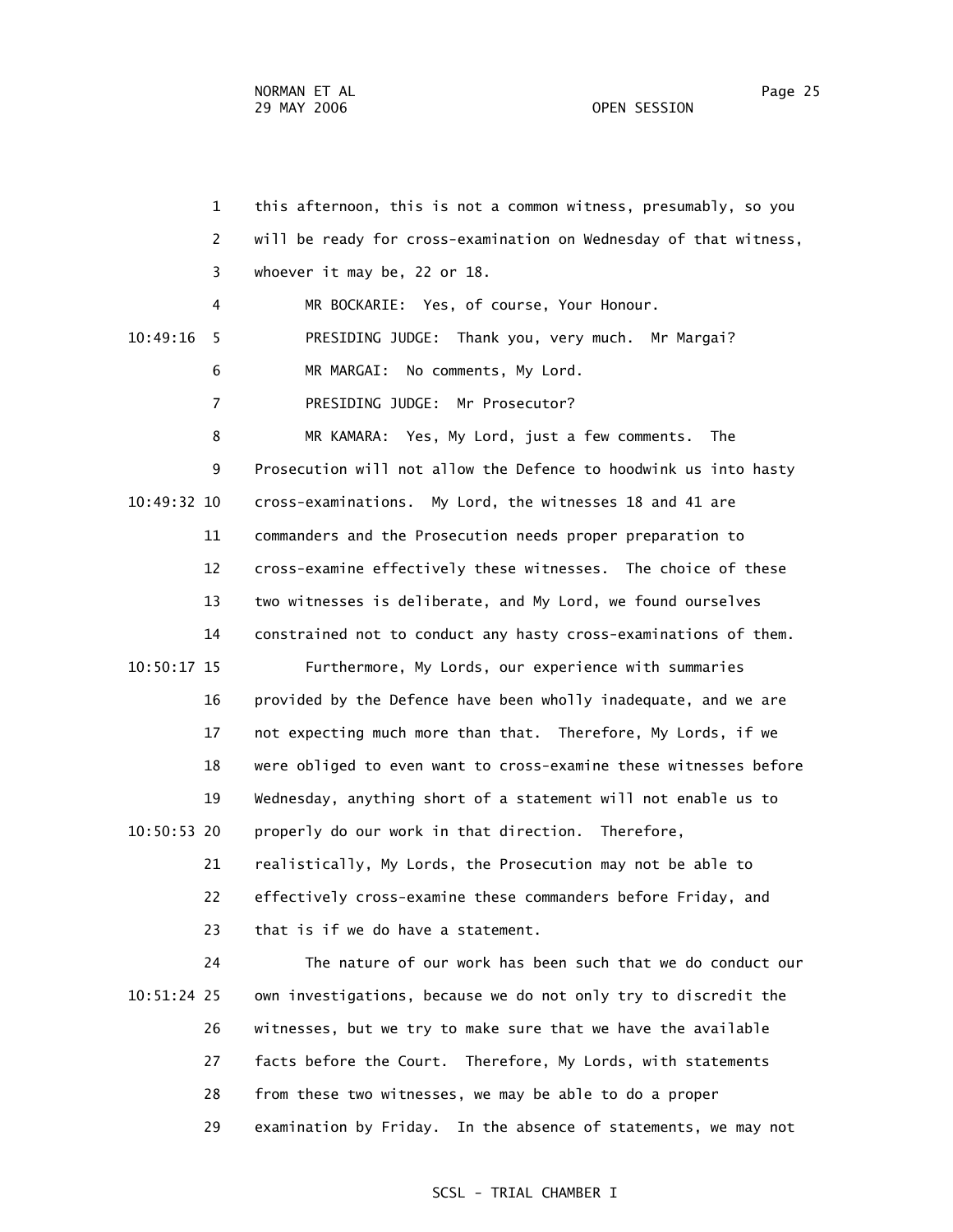1 be able to do so, My Lords. Secondly, it is our submission that 2 the request of my learned friend shall be in a written motion 3 pursuant to Rule 73ter(E).

 4 PRESIDING JUDGE: What are you suggesting in this respect, 10:52:29 5 that because we've asked that they make their presentation, it is 6 not legal, not possible and inappropriate, and it should not be 7 acted upon?

 8 MR KAMARA: If the Chamber would so wish that requirement, 9 that is understandable, but my learned friend has made this 10:52:44 10 position, but the Chamber has not yet ruled on it, I take it, 11 My Lord.

 12 PRESIDING JUDGE: What is your submission about? 13 MR KAMARA: My submission is that these are applications 14 that properly should be made persuade to 73(E), which is clear it 10:53:00 15 should be a written motion to the Court. That's our position, 16 unless the Court so waives it. It doesn't appear to me that 17 counsel was even moving the Court by way of motion, per se. He 18 was merely making a request. We are prepared in the interests of 19 expeditiousness of the trial to go along with witness number 22 10:53:47 20 on Wednesday. That is all for the Court, My Lord.

 21 PRESIDING JUDGE: For your information, Mr Kamara, 73ter 22 does not talk of any specific mode. It says, "Shall seek leave 23 of the Court". I think the application being made by counsel for 24 the first accused, he is seeking leave from the Court to act and 10:54:22 25 to have these changes. That's the way it has been put to the 26 Court this morning. I think this is the proper way of doing it, 27 and can be done orally, and certainly, when time is available, it 28 is better that it be done in writing. We were prepared to 29 entertain this application morning, given the scenario we are in.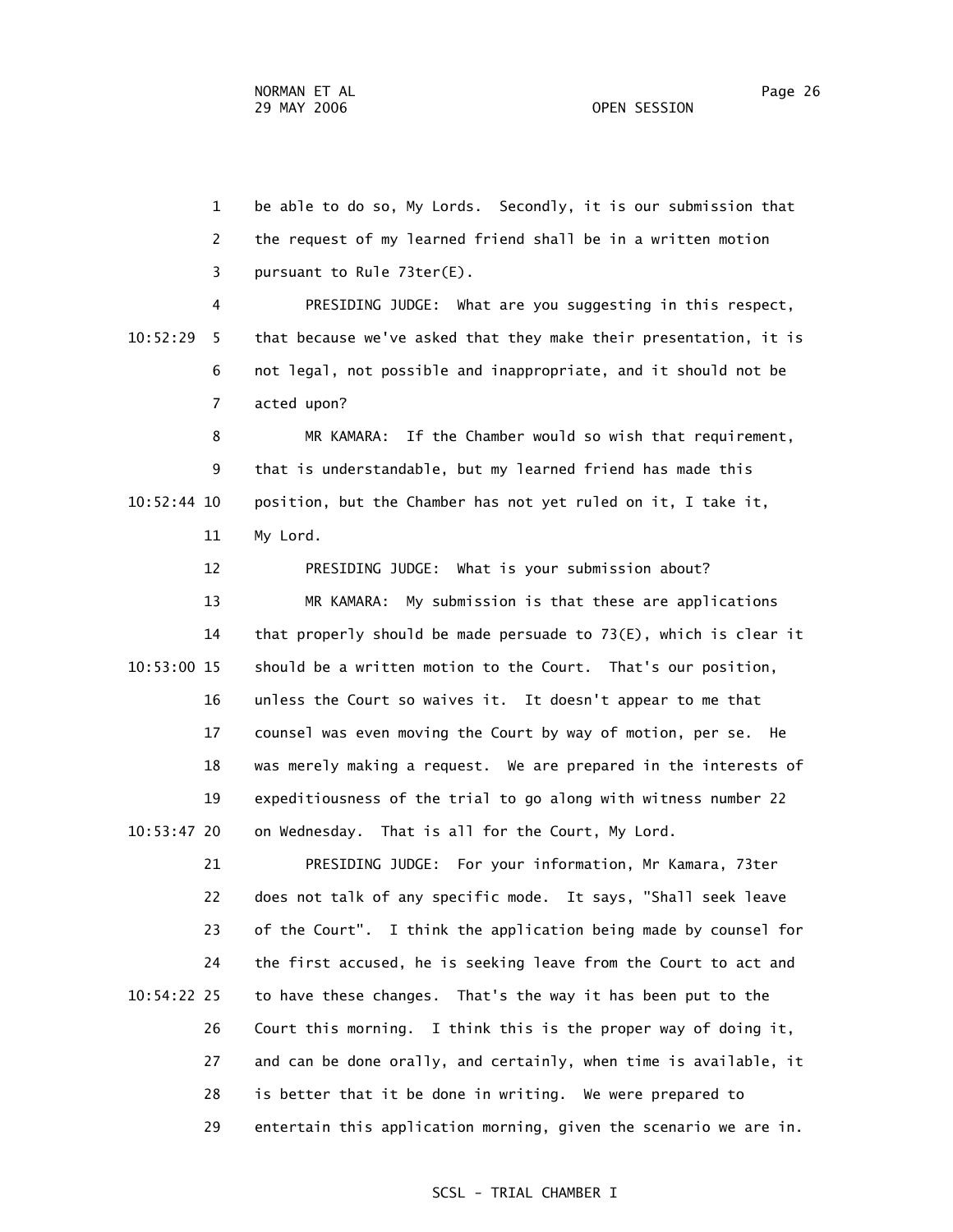1 MR KAMARA: I wouldn't press that point. Thank you, My 2 Lord. 3 JUDGE ITOE: Mr Kamara, this Court has made a ruling on the 4 conditions precedent on which it would make an order requesting 10:55:05 5 the Defence to produce a witness statement in the circumstances, 6 in lieu of, in addition, of course, to a summary. 7 MR KAMARA: Yes, My Lord. 8 JUDGE ITOE: Are you suggesting that we should abandon that 9 ruling and order here and now that a statement be made available 10:55:25 10 to you when those conditions so far have not been demonstrated? 11 The only demonstration you had to make is that , "Oh, well, these

 12 witnesses are commanders", and you need to read through their 13 witness statements because the witness summaries would be 14 inadequate. It would be insufficient to give you the information 10:55:49 15 that would enable you to have enough facts to cross-examine these 16 witnesses. But what I'm saying is this: We have laid down 17 criteria for the production of witness -- defence witness 18 statements. Are you suggesting that even without fulfilling that 19 criteria we could, on your own submissions, just to satisfy the 10:56:01 20 Prosecutorial interest order here and now that such a statement 21 or such statements be made available to you?

22 MR KAMARA: Thank you, My Lord, yes.

 23 JUDGE THOMPSON: And just to follow that up, I would like 24 to ask you to factor in your answer to Justice Itoe why it may be 10:56:34 25 necessary that pre-emptively to make this request when you 26 haven't actually heard the examination-in-chief. But I mean, the 27 Court cannot, under 73ter(B) act pre-emptively with you. 28 MR KAMARA: Again, My Lord, the learned Prosecution is not

# SCSL - TRIAL CHAMBER I

29 making a request for the statements as of now. I was speaking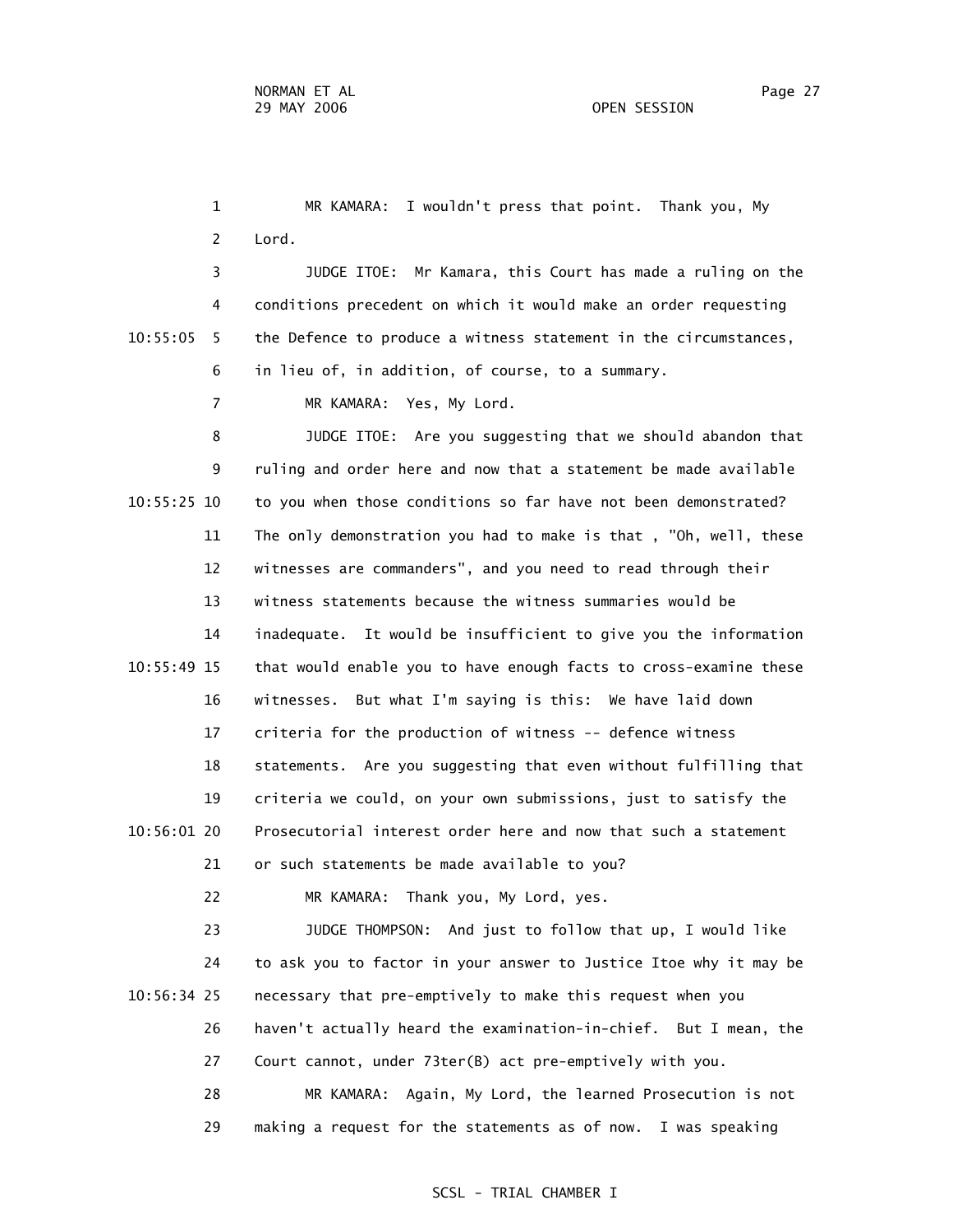1 from a practical point of view.

 2 JUDGE ITOE: That is how I got you. 3 MR KAMARA: Yes. I stopped short of making a request 4 before the Court for the production of the statements because I 10:57:11 5 was speaking from a practical point of view, My Lords, that if we 6 were to be able to properly cross-examine these witnesses before 7 Friday, one of the tools that will enable us to do so will be the 8 statement because in the absence of the statement, then we would 9 not be able to conduct our investigations, and we have to really 10:57:32 10 conduct our investigations against these particular witnesses. 11 We have to find out what they are coming to say and then try to 12 verify the information they are going to provide to the Court 13 which would not only be helpful to both sides, but even the 14 Bench.

 10:57:46 15 PRESIDING JUDGE: I am totally unable to agree with you on 16 this matter because the requirement imposed upon the Defence that 17 it provide you with a detailed summary of the evidence that their 18 witnesses are to speak about and when in their detailed summary 19 some important issues are left out, as such, and we felt that the 10:58:05 20 Prosecution, or the other parties might have been prejudiced, we 21 have ordered the production of those statements.

22 MR KAMARA: Yes.

 23 PRESIDING JUDGE: But leaving that aside, if you have a 24 detailed summary, what's the difference then if to conduct your 10:58:18 25 investigation between a detailed summary and a witness statement? 26 I don't see if all the essential features of what a witness is to 27 talk about are in the detailed summary, as such, why is it you 28 are unable to conduct an investigation and the summary would 29 allow you to conduct -- pardon me, the statement will allow you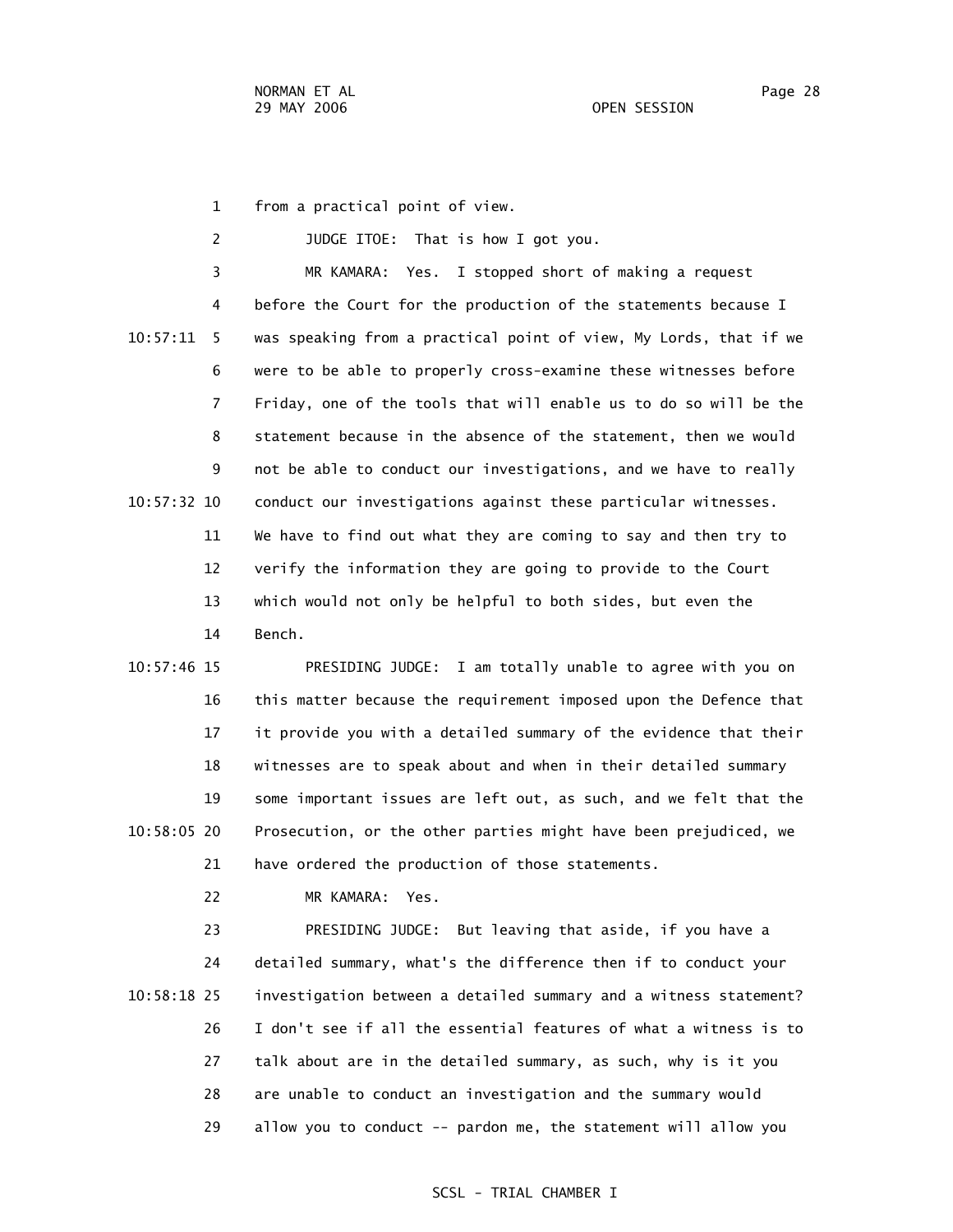1 to do that investigation? I may be -- something is missing. You 2 have to explain to me, because I just don't understand what 3 you're saying. 4 MR KAMARA: Yes, My Lord. What may be missing here is the 10:58:45 5 presumption from which you're coming from. That is, you are 6 assuming that we are going to get a detailed statement, a 7 detailed summary, and we have experiences before this Court of 8 lack of specificity. 9 PRESIDING JUDGE: In some cases. In some cases. It's only 10:58:57 10 in three cases, if I am not mistaken -- it may have been two, but 11 no more than three, where statements have been ordered to be 12 disclosed. 13 MR KAMARA: Yes, My Lord, we have about five such 14 statements. 10:59:05 15 JUDGE THOMPSON: Let me buttress what the two learned 16 justices have said. 17 MR KAMARA: Yes, My Lord. 18 JUDGE THOMPSON: My position is clear and it's a matter of 19 law. There is no a priori entitlement in the Prosecution to have 10:59:21 20 an order for disclosure of Defence statements. The Rule is quite 21 clear in its plain and unambiguous sense. We have laid down in 22 our decision of 21 February this year what the Prosecution needs 23 to do to be able to move this Court in exercise of its discretion 24 to order disclosure of witnesses' statements by the Defence as an 10:59:55 25 exceptional measure, and I rest on that. We said, also, that 26 this would be done, or may be done on a case-by-case basis. We 27 haven't reached there yet, from my perspective. 28 MR KAMARA: Yes, My Lord. I agree with you entirely. I

29 agree with their Lordship's commentary. That is why I've stopped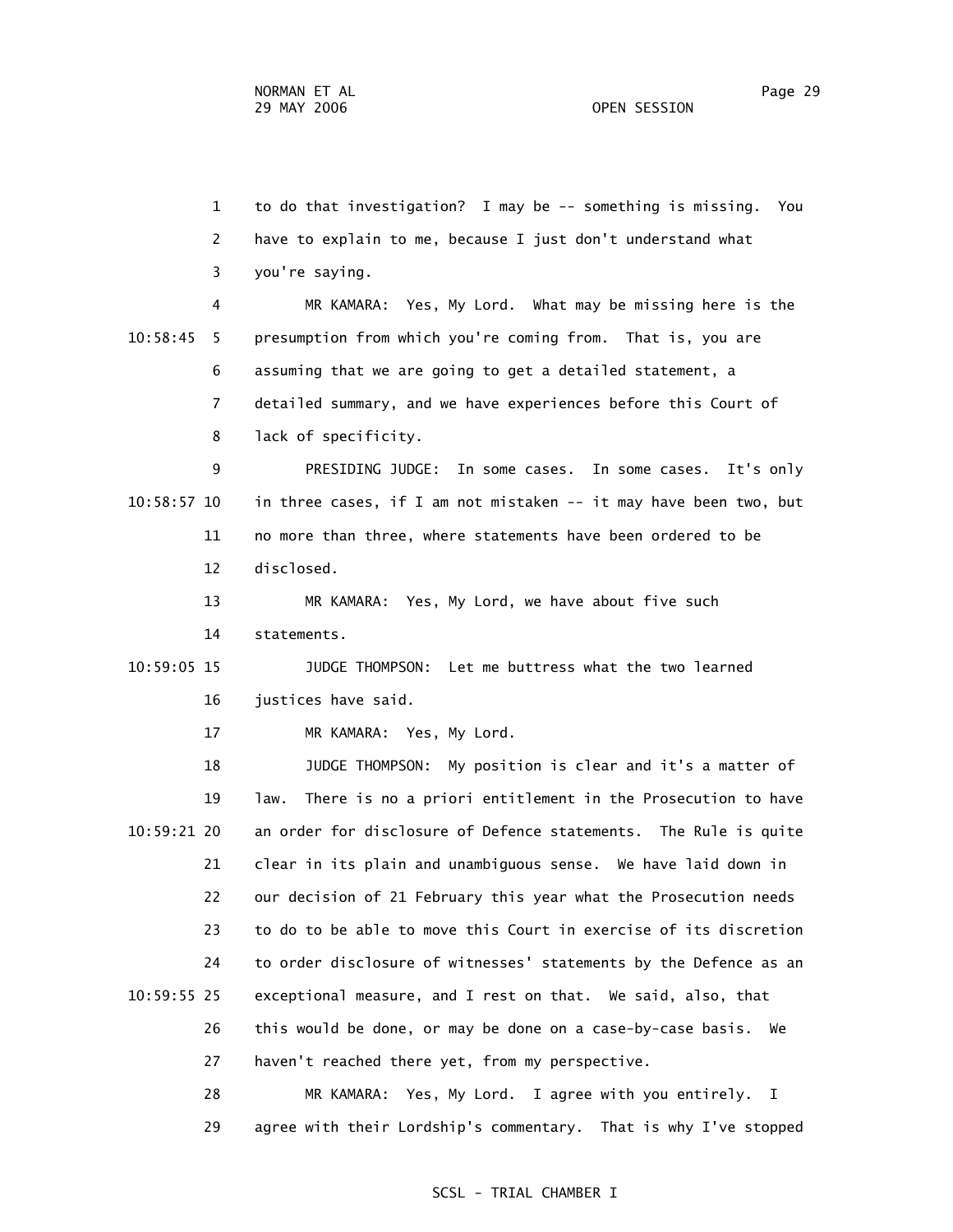1 short from making the application now because we are yet to see 2 these summaries, detailed summaries, and then when we do see 3 these detailed summaries, that's the time, if we find them 4 lacking in specificity and their accuracy, we will make the 11:00:29 5 application. I was merely speaking out of practicality that if 6 we do have it it will help us. We will know by Friday, if we 7 come back before this Court, and My Lords will say we have seen 8 the details and were unable to do anything. 9 PRESIDING JUDGE: As I say to you, on Friday you better 11:00:44 10 have good arguments, because if the argument you have is the one

 11 you've put forward, I am telling you you will have difficulties 12 to convince me.

 13 MR KAMARA: And we will be forced to cross-examine in the 14 absence of conducting our investigations, My Lord?

 11:00:55 15 PRESIDING JUDGE: Well, no. You are saying you, if it is a 16 detailed summary, it should allow you, in the same way as if you 17 had a statement, to conduct investigations. So all the essential 18 facts that the witness will be testifying about are supposed to 19 be there. Obvious, if they are not there, we will entertain your 11:01:10 20 application and we will look at it very seriously. But to say 21 that because you don't have a statement, you are unable to 22 conduct an investigation, this is the one that I have problems 23 with.

 24 MR KAMARA: It is not as general as that. We will be, but 11:01:22 25 we would rather prefer if I may rely on that.

26 PRESIDING JUDGE: Fine, that's better said.

27 MR KAMARA: We would rather prefer the statements.

28 PRESIDING JUDGE: Thank you, Mr Kamara.

29 MR KAMARA: Thank you, My Lord.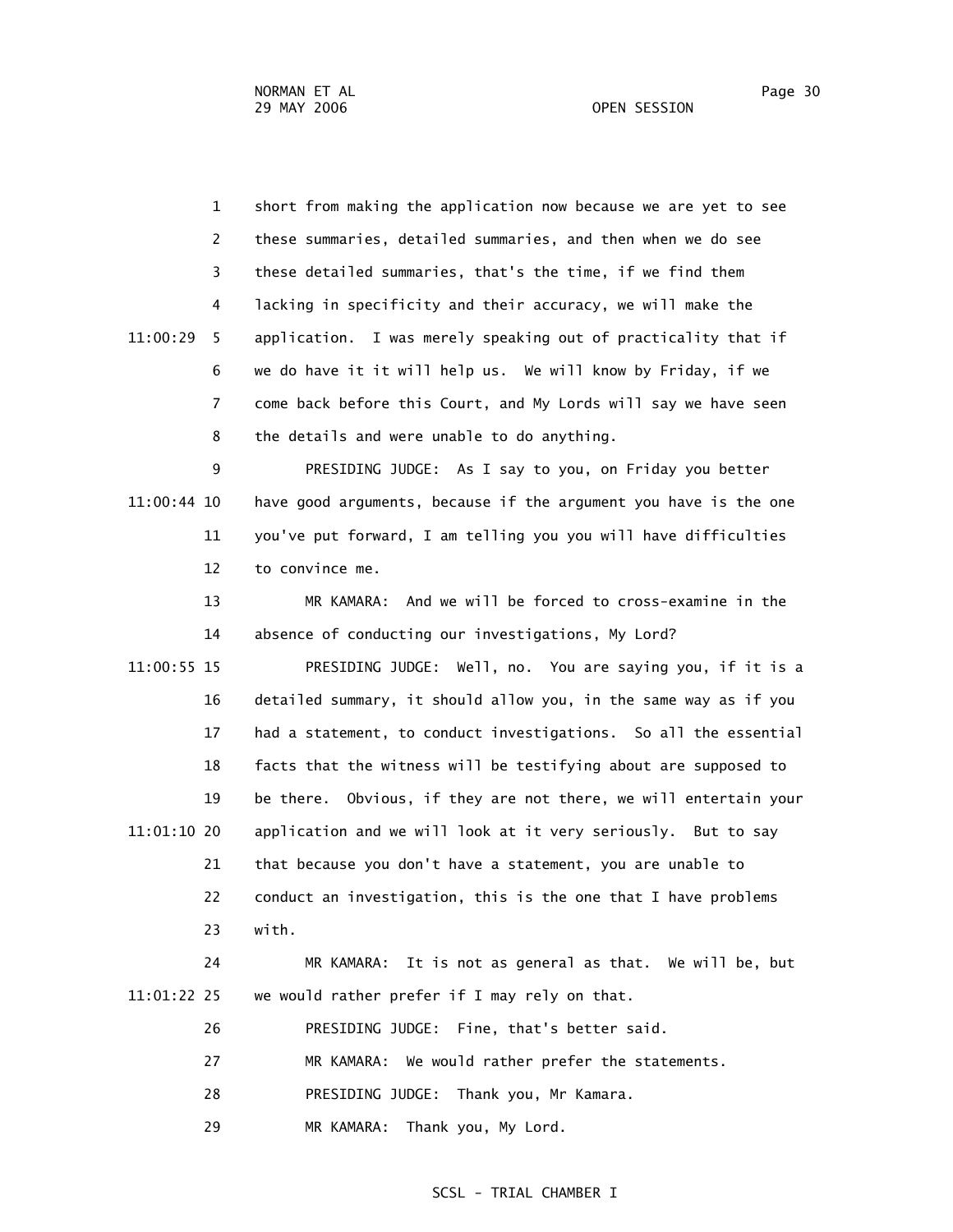1 PRESIDING JUDGE: Dr Jabbi? 2 MR JABBI: My Lord, I don't think it is necessary for me to 3 make any further comment. 4 JUDGE ITOE: We've heard enough of you. 11:01:41 5 PRESIDING JUDGE: But you have heard the comments. You 6 have heard my comments. I have said that summaries are to be of 7 a detailed fashion as such. Not a summary of a summary of a 8 summary. You have to provide the essential ingredients of the 9 evidence that this witness is to testify about. 11:02:00 10 MR JABBI: I give you complete assurance that the summaries 11 are going to be replete and abundant. 12 PRESIDING JUDGE: Very well. 13 JUDGE ITOE: We want you to be very generous in this regard 14 to your colleagues on the other side. 11:02:11 15 MR JABBI: We shall be. 16 JUDGE ITOE: To avoid applications like the ones we see 17 coming on the horizon from the Prosecution. 18 MR JABBI: Those applications we have always been inclined 19 to be resorted to, if I may say so. 11:02:26 20 PRESIDING JUDGE: We are asking your co-operation to try to 21 avoid unnecessary delays or further delays, if I can put it that 22 way. 23 MR JABBI: Yes, My Lord. We will. 24 PRESIDING JUDGE: We will recess to confer on this issue 11:02:40 25 and we will come back with our decision. Thank you. 26 [Break taken at 11.03 a.m.] 27 [CDF29MAY06C - SV] 28 [Upon resuming at 11.35 a.m.] 29 [Ruling]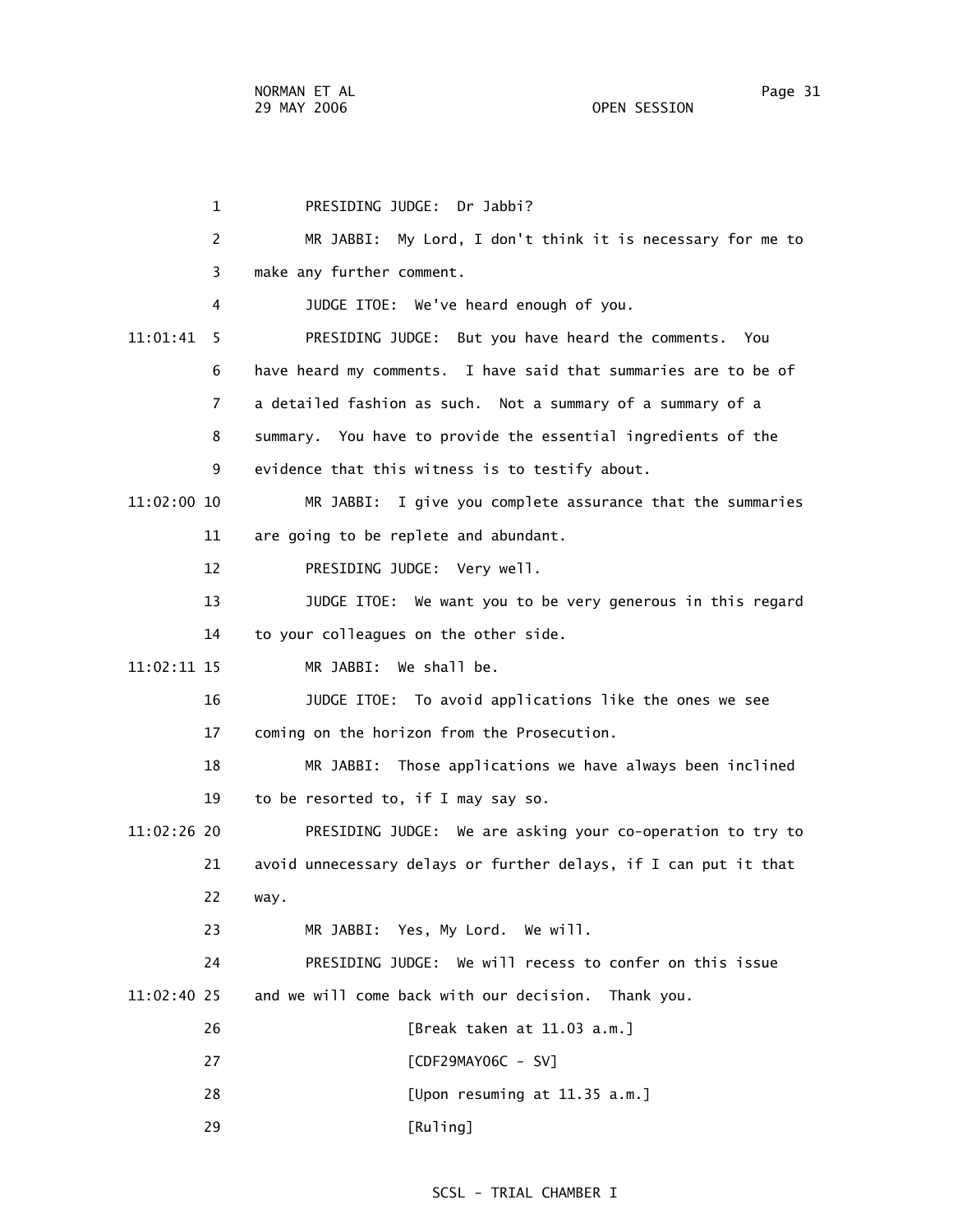1 PRESIDING JUDGE: Upon conferring on the application made 2 by counsel for the first accused seeking leave to proceed with 3 calling their witnesses only as of Wednesday this week, we have 4 consulted and reviewed the arguments presented and we will grant 11:35:35 5 the application and leave is granted to the first accused to call 6 their witnesses as of Wednesday this week at 9.30. 7 According to the leave sought, at that particular moment it 8 will be with the first witness being called on Wednesday being 9 number 22 on the core list, followed by witness 18 and then 11:35:59 10 witness 41. There is also a possible alternative, should witness 11 22 not be ready, that they could start with 18 on Wednesday. 12 So this is the decision of the Court; that the application 13 to proceed on Wednesday rather than today, and for the reasons 14 submitted, is granted. 11:36:31 15 So, Dr Jabbi, I wish to remind you again of your 16 undertaking to provide all necessary information and 17 documentation to the other parties soonest and this means this 18 afternoon. I mean, by this, the summary of the evidence of these 19 witnesses. 11:36:43 20 MR JABBI: Yes, My Lord. 21 PRESIDING JUDGE: So, in those circumstances, the Court 22 will adjourn to Wednesday at 9.30 to proceed with your evidence. 23 MR JABBI: My Lord, just before the adjournment, this is 24 just information on the waiver on the right of presence which was 11:37:09 25 meant to be filed. 26 PRESIDING JUDGE: This is the waiver we discussed on 27 Friday. 28 MR JABBI: Yes, My Lord. My Lord, this is being filed now

29 but I thought I should make copies available to Your Lordships.